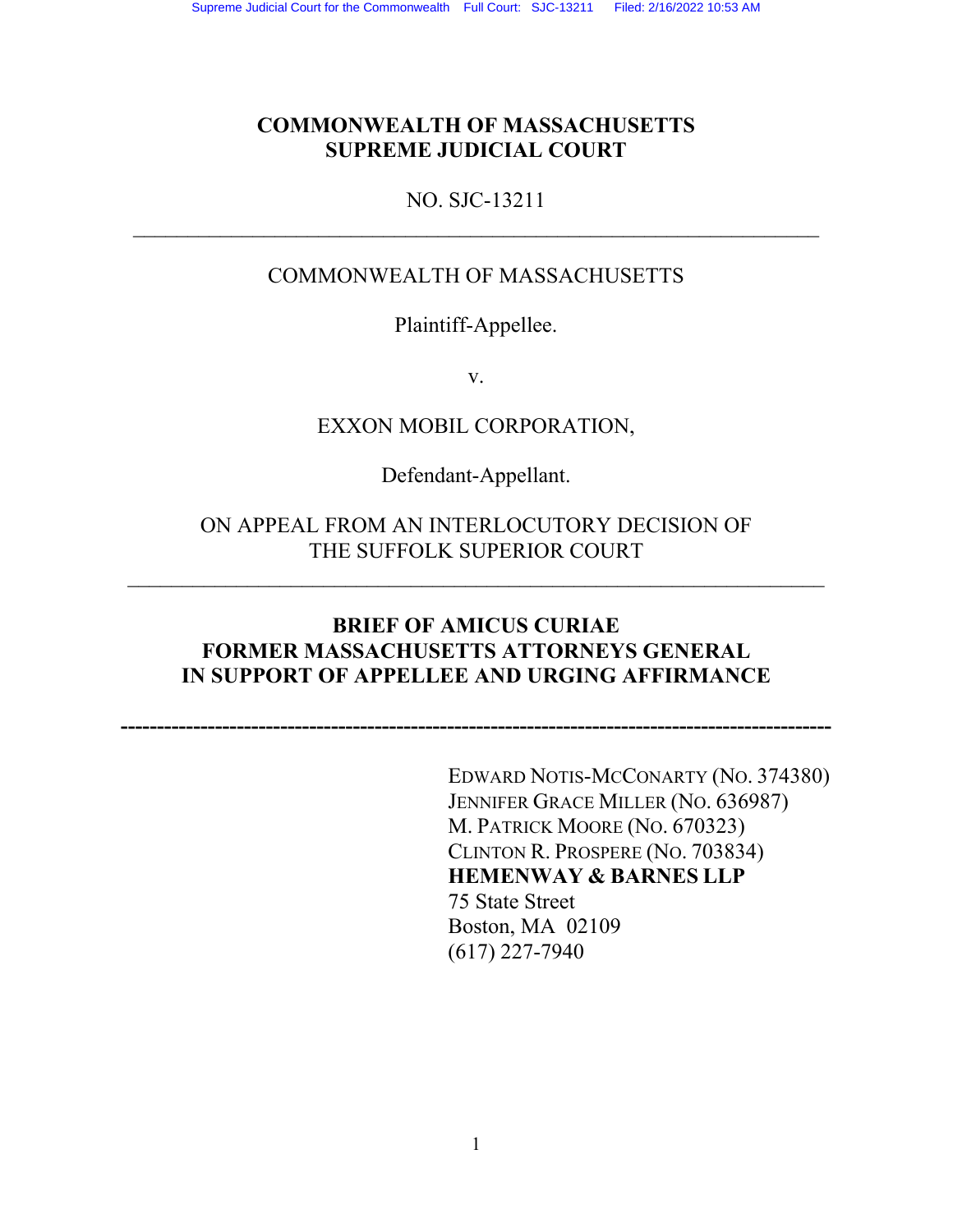# **TABLE OF CONTENTS**

| THE MASSACHUSETTS ANTI-SLAPP STATUTE IS<br>Ι.<br><b>INAPPLICABLE TO ENFORCEMENT ACTIONS BROUGHT</b>                                                 |     |
|-----------------------------------------------------------------------------------------------------------------------------------------------------|-----|
| A. The Plain Language of § 59H and the Structure of Chapter 231<br>Preclude the Use of Special Motions to Dismiss Against the                       |     |
| The Legislative History of § 59H Does Not Support the Use of<br>B.<br>Special Motions to Dismiss Against the Attorney General's                     |     |
| The Attorney General's Enforcement Actions Are Not SLAPPs. 19<br>$\mathcal{C}$ .                                                                    |     |
| D.                                                                                                                                                  |     |
| EXXON MOBIL'S OVERLY EXPANSIVE INTERPRETATION<br>II.<br>OF § 59H WOULD FRUSTRATE AND DELAY SIGNIFICANT<br>LITIGATION TO ENFORCE THE LAW AND PROTECT |     |
| A. Massachusetts Attorneys General Have Brought Enforcement<br>Actions for Decades, Resulting in Important Protections for                          | .26 |
| B <sub>r</sub><br>Exxon Mobil's Proposed Use of the Anti-SLAPP Statute Would<br>Have Serious, Negative Consequences on Enforcement Actions, Never   |     |
|                                                                                                                                                     |     |
|                                                                                                                                                     |     |
|                                                                                                                                                     |     |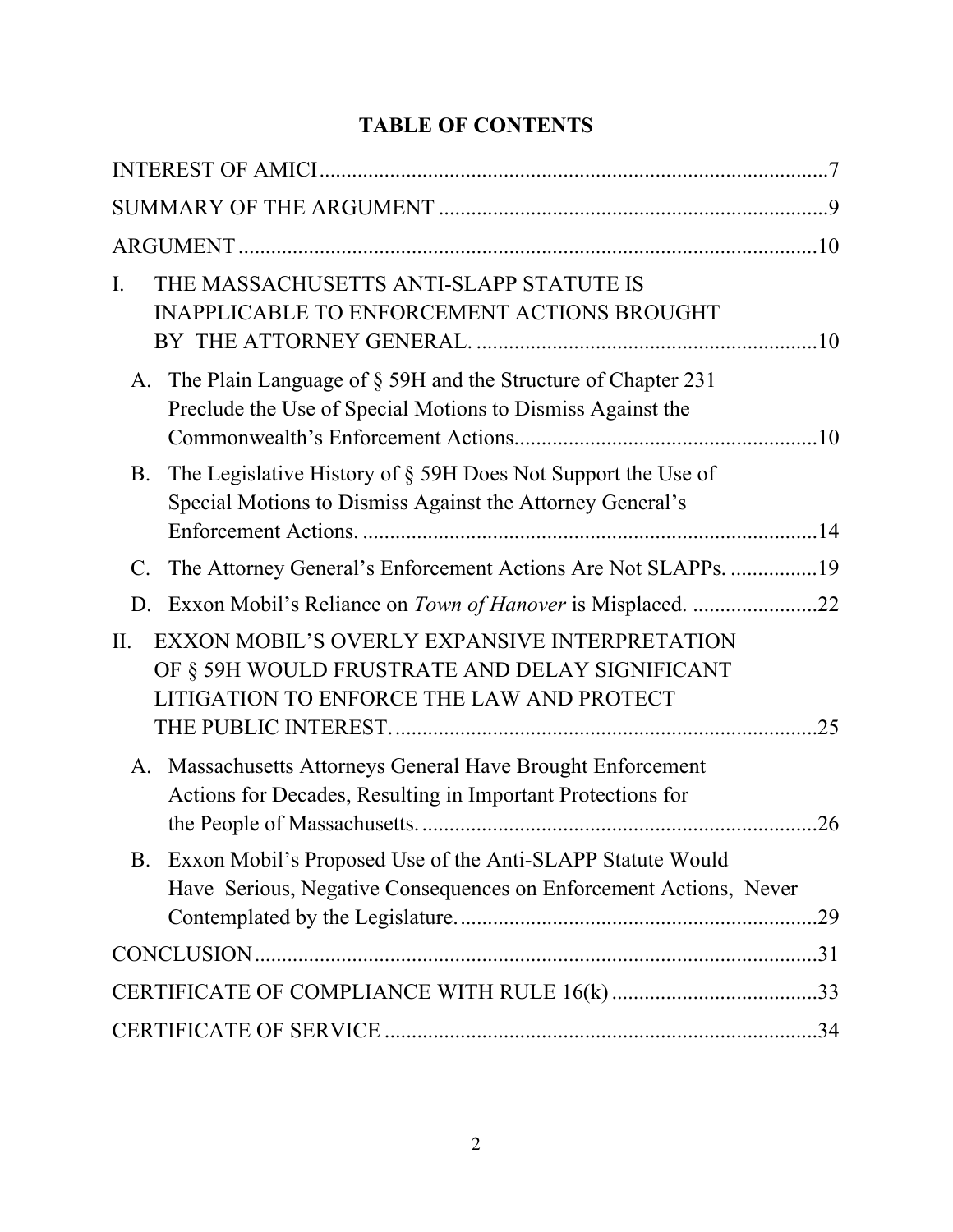# **TABLE OF AUTHORITIES**

# **Cases**

| Blanchard v. Stewart Carney Hosp., Inc.,   |
|--------------------------------------------|
| California v. ARC America,                 |
| Commonwealth v. Bernardo B.,               |
| Commonwealth v. Dowd,                      |
| Commonwealth v. ELM Medical Labs, Inc.,    |
| Commonwealth v. Fremont Investment & Loan, |
| Commonwealth v. Mass. CRINC,               |
| Commonwealth v. Philip Morris, Inc.,       |
| Conservation Commission of Norton v. Pesa, |
| Correllas v. Viveros,                      |
| In re Discipline of an Attorney,           |
| Duracraft Corp. v. Holmes Products Corp.,  |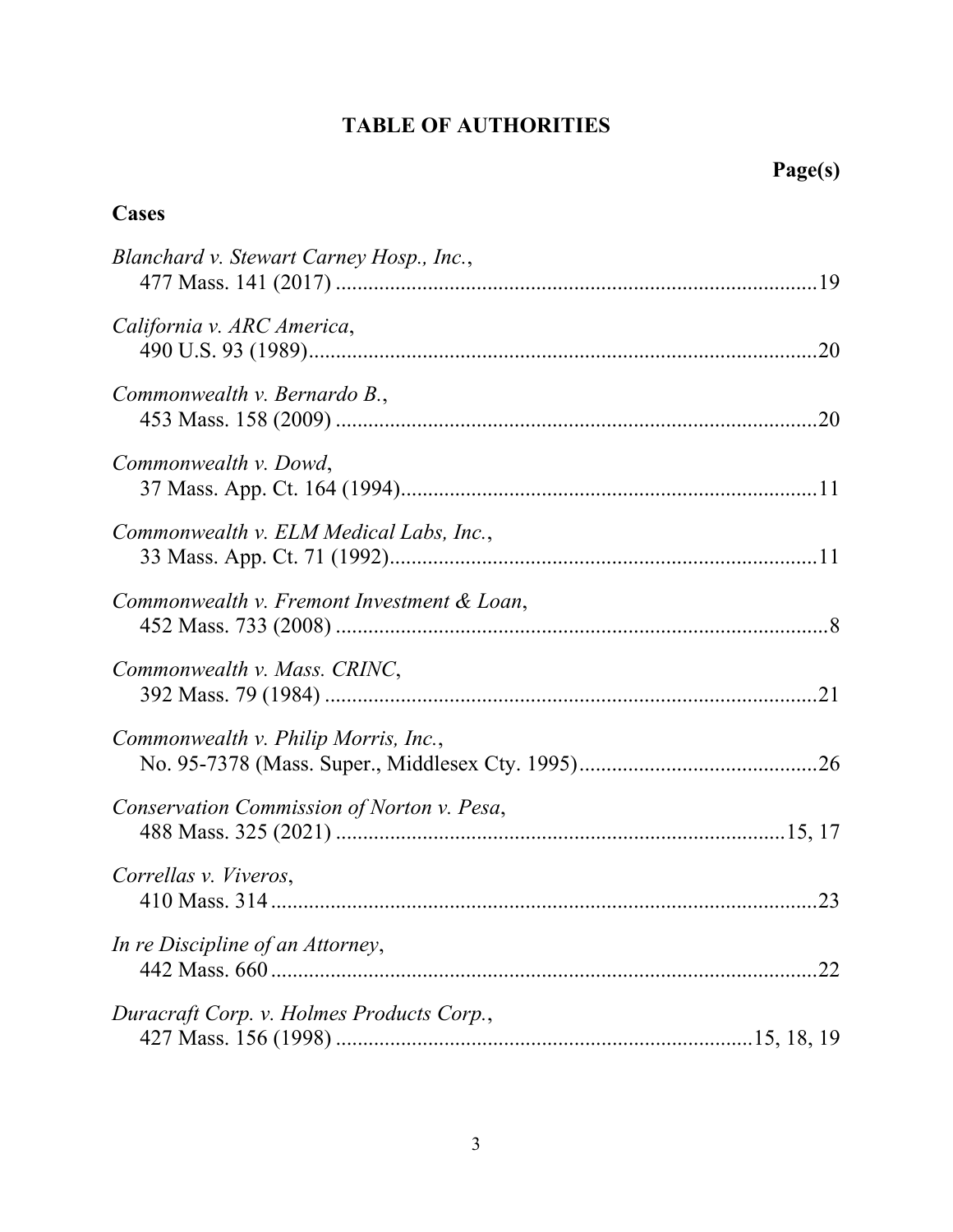| In re: Essential.com,                                          |
|----------------------------------------------------------------|
| Exxon Mobil Corp. v. Schneiderman,                             |
| Exxon Mobil v. Attorney General,                               |
| Fabre v. Walton,                                               |
| Feeney v. Commonwealth,                                        |
| Hartman v. Moore,                                              |
| Jancey v. Sch. Comm. of Everett,                               |
| Kilbane v. Secretary of Human Svcs.,                           |
| Lorillard Tobacco Co. v. Reilly,                               |
| Philips v. Equity Residential Management,                      |
| Ram v. Town of Charlton,                                       |
| Secretary of Admin. & Fin. v. Attorney Gen.,                   |
| Town of Hanover v. New England Regional Council of Carpenters, |
| Town of Madakawska v. Cayer,                                   |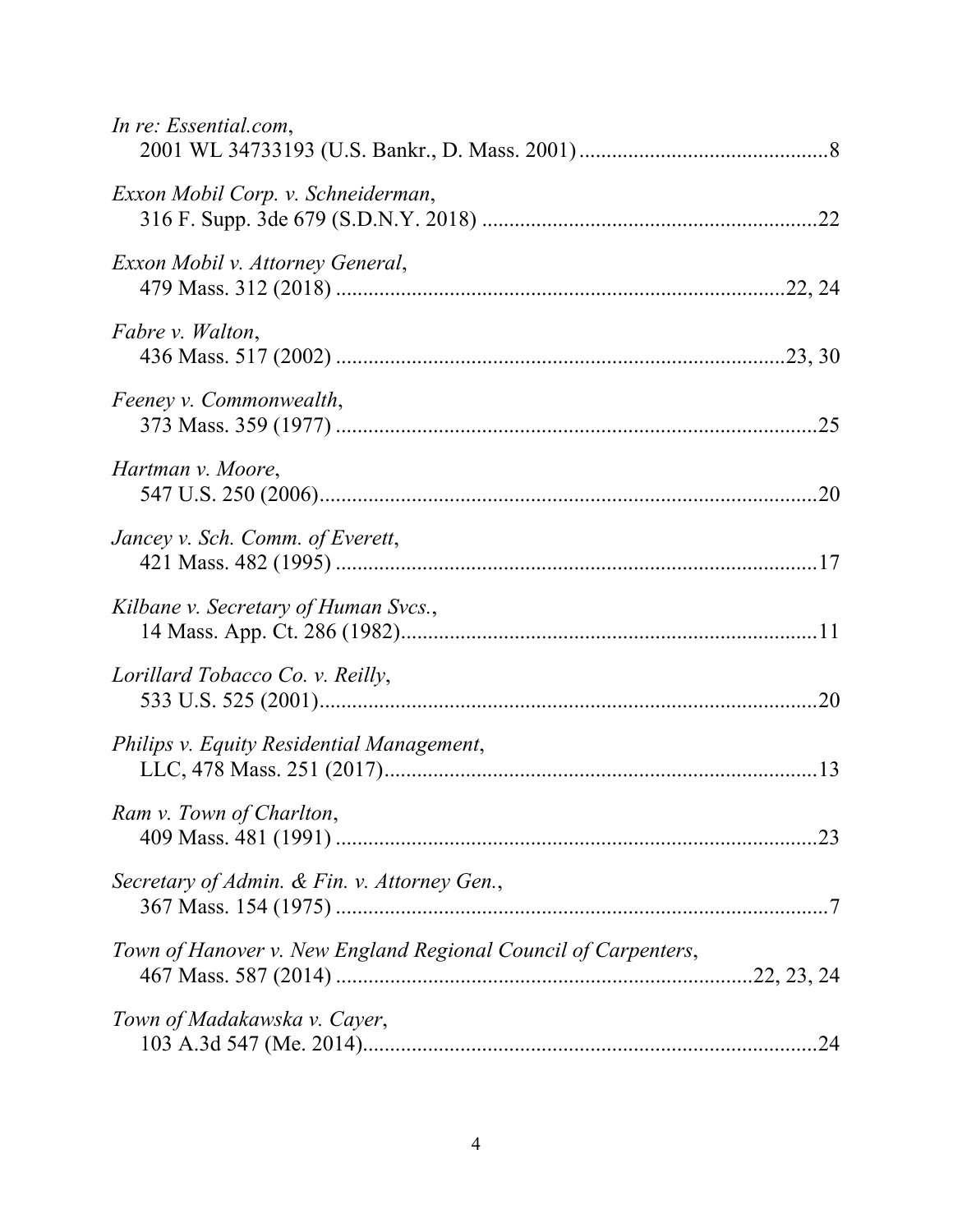| Matter of Yankee Milk, Inc.,                                       |     |
|--------------------------------------------------------------------|-----|
| <b>Statutes</b>                                                    |     |
|                                                                    |     |
|                                                                    |     |
|                                                                    |     |
|                                                                    |     |
|                                                                    |     |
|                                                                    |     |
|                                                                    |     |
|                                                                    |     |
|                                                                    |     |
|                                                                    |     |
|                                                                    |     |
|                                                                    |     |
|                                                                    |     |
|                                                                    |     |
|                                                                    |     |
| <b>Other Authorities</b>                                           |     |
| Fox, Judge Denies ExxonMobil Requests to Dismiss AG's Lawsuit,     | .22 |
| House Session, State House News Service (December 19, 1994) 16, 19 |     |
| House Session, State House News Service (December 29, 1994) 16, 19 |     |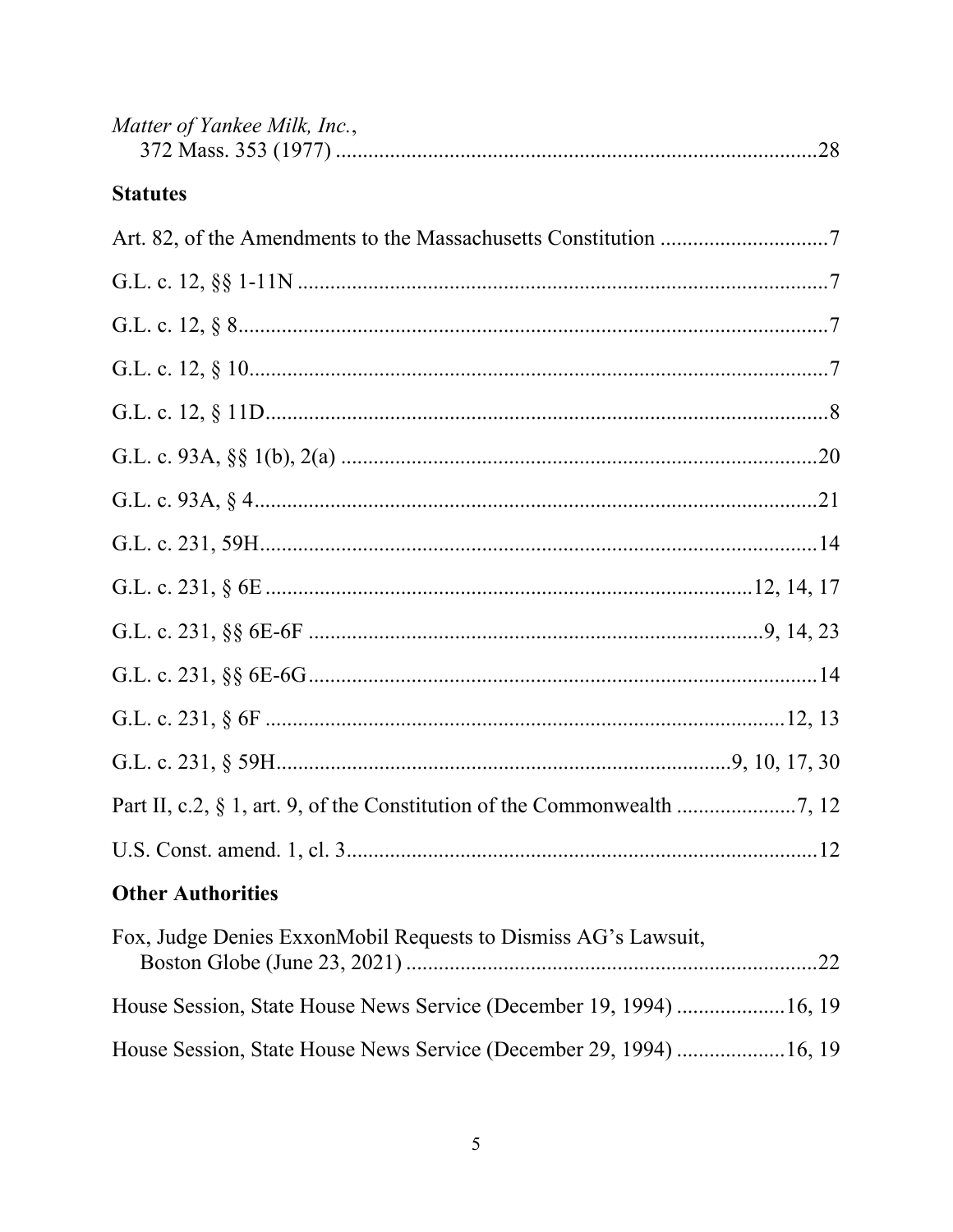| Office of Attorney General Healey, AG Healey Announces<br>Resolution with Purdue Pharma and Sackler Family for Their Role<br>in Opioid Crisis (July 8, 2021), https://www.mass.gov/news/ag- |     |
|---------------------------------------------------------------------------------------------------------------------------------------------------------------------------------------------|-----|
| healey-announces-resolution-with-purdue-pharma-and-the-sackler-                                                                                                                             | .27 |
| Report of the Attorney General for Fiscal Year 2013 at 16,<br>https://www.mass.gov/files/documents/2016/08/uo/fy13-annual-                                                                  | .27 |
| Report of the Attorney General for the Year Ending June 30, 1978                                                                                                                            | .28 |
| Report of the Attorney General for the Year Ending June 30, 1989                                                                                                                            |     |
| Report of the Attorney General for the Year Ending June 30, 2004,                                                                                                                           | .28 |
|                                                                                                                                                                                             |     |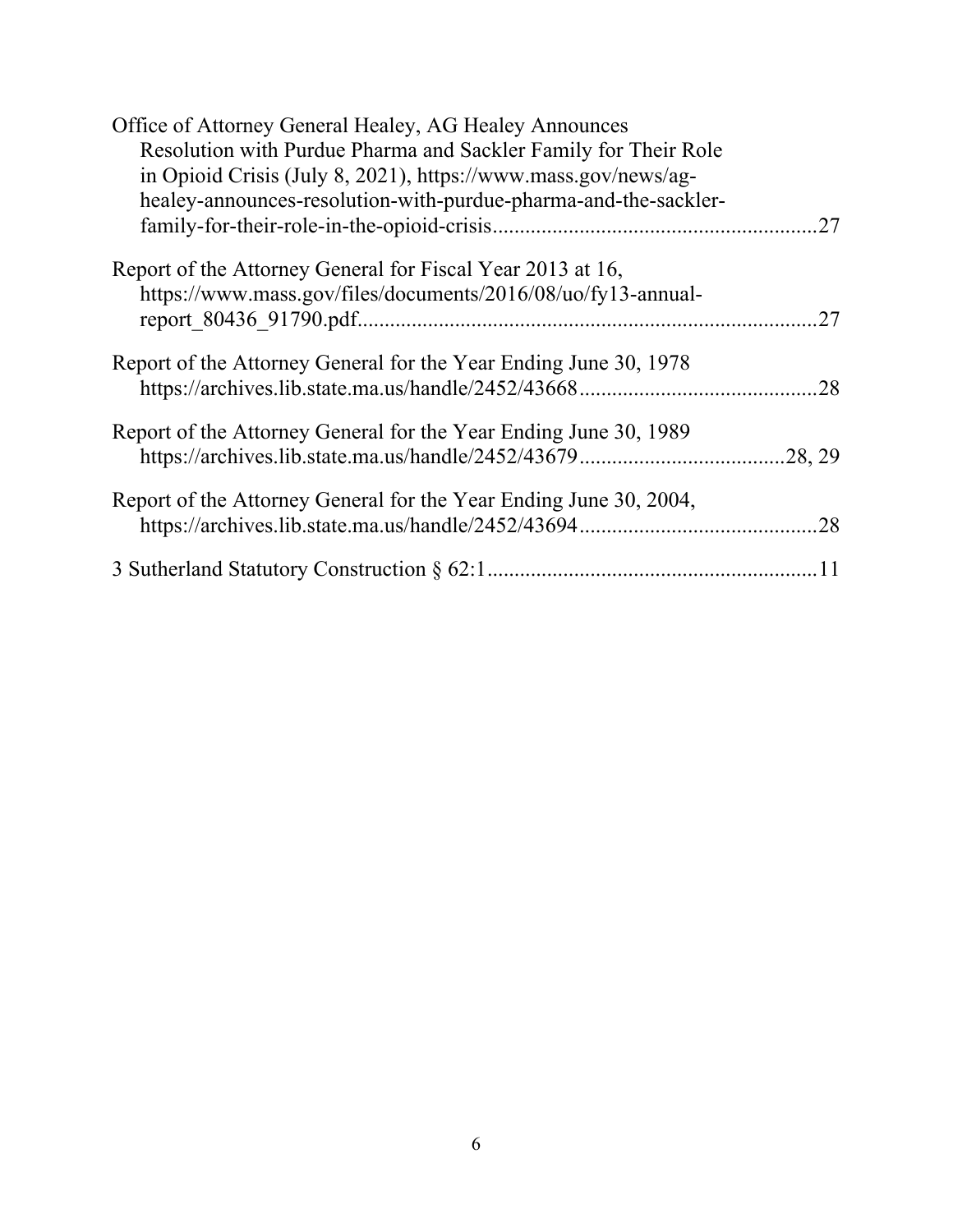#### **INTEREST OF AMICI<sup>1</sup>**

 The Massachusetts Constitution establishes the Attorney General as the Commonwealth's chief law enforcement officer, and provides for her election by statewide ballot. *See* Part II, c.2, § 1, art. 9, of the Constitution of the Commonwealth; art. 82, of the Amendments to the Massachusetts Constitution; *see generally* G.L. c. 12, §§ 1-11N. Her role is unique. Among other responsibilities, the Attorney General has "a common law duty to represent the public interest." *Secretary of Admin. & Fin. v. Attorney Gen.*, 367 Mass. 154, 163 (1975), citing *Attorney Gen. v. Trustees of Boston Elev. Ry*., 319 Mass. 642, 652 (1946). That is, her clients are the people of the Commonwealth. As a result, her responsibilities are wide-ranging and seek to protect the public from any number of harms. *See, e.g.,* G.L. c. 12, § 8 (Attorney General "shall enforce the due application of funds" given to charities and "prevent breaches of trust"); G.L. c. 12, § 10 (Attorney General required to "take cognizance of" all violations of law "affecting the general welfare of the people" with respect to restraint of trade);

<sup>&</sup>lt;sup>1</sup> Pursuant to Mass. R. App. P. 17, amici state that: no party's counsel authored this brief in whole or in part; no party or party's counsel contributed money that was intended to fund preparing or submitting the brief; no person, other than amici or their counsel, contributed money that was intended to fund preparing or submitting this brief; and none of the amici nor their counsel represents or has represented one of the parties to the present appeal in another proceeding involving similar issues, or was a party or represented a party in a proceeding or legal transaction that is at issue in the present appeal.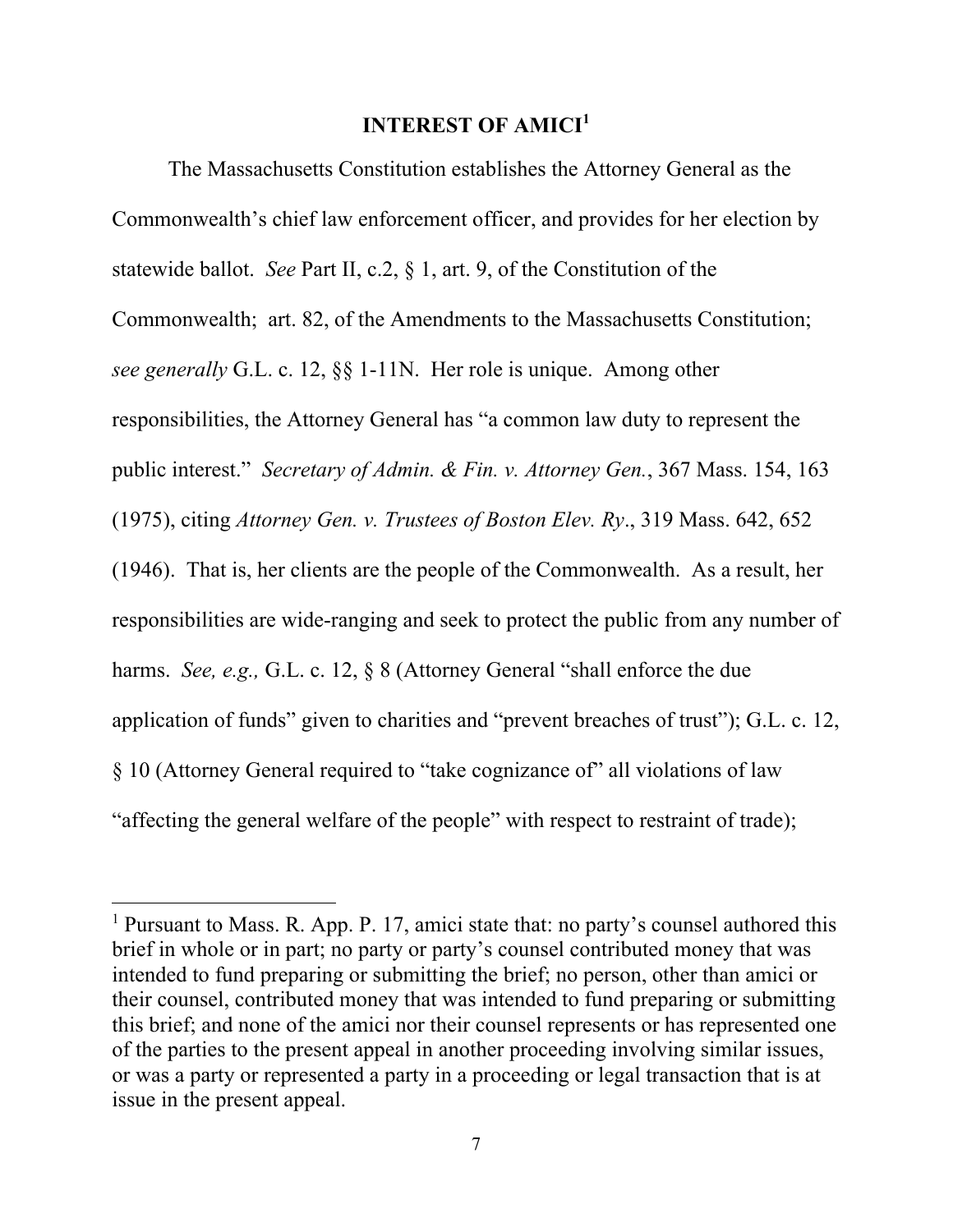G.L. c. 12, § 11D (Attorney General "shall have the authority to prevent or remedy damage to the environment").

 Amici are well-familiar with the role and responsibilities of the Office of the Attorney General. They are former Massachusetts Attorneys General Francis X. Bellotti, James M. Shannon, Scott Harshbarger, Thomas Reilly and Martha Coakley (collectively, the Former Attorneys General"). Together, they held office for the consecutive 40 years prior to the election of the current Attorney General, Maura T. Healey: Bellotti from 1975 to 1987; Shannon from 1987 to 1991; Harshbarger from 1991 to 1999, Reilly from 1999 to 2007; and Coakley from 2007 to 2015.

 During their respective tenures, the Former Attorneys General brought dozens, if not hundreds, of enforcement actions in the people's name. Those actions have included Chapter 93A cases, like this one. *See, e.g., Commonwealth v. Fremont Investment & Loan*, 452 Mass. 733 (2008) (alleging unfair and deceptive practices in subprime mortgage lending). But their efforts also extended well-beyond Chapter 93A, to include enforcement of the anti-trust and public charities laws, among other responsibilities. *See, e.g., See In re: Essential.com*, 2001 WL 34733193 (U.S. Bankr., D. Mass. 2001) (antitrust claims targeting improper sale of customer information). Amici's decades of experience in enforcing the Commonwealth's laws provides special insight into how those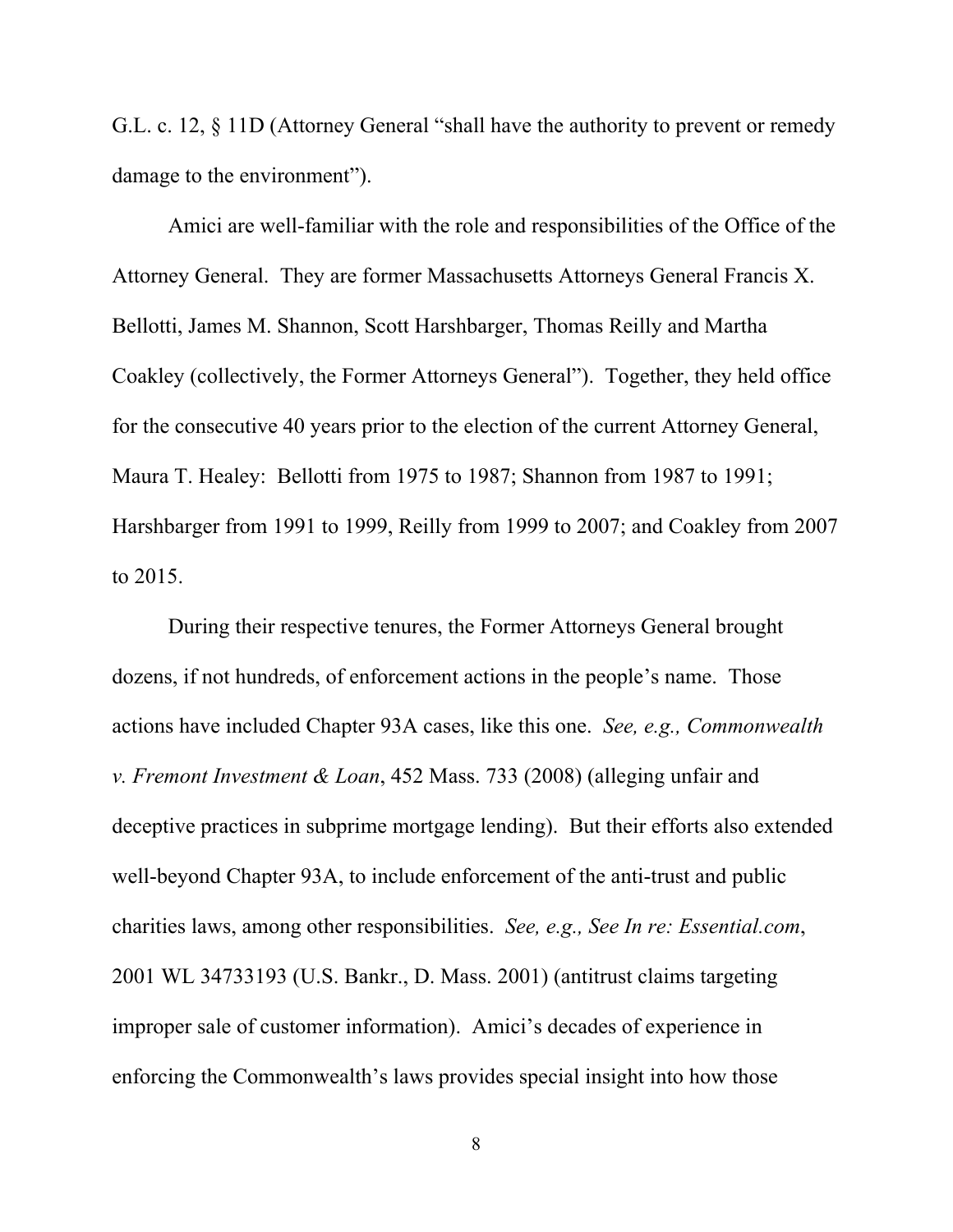efforts could be frustrated if the Massachusetts Anti-SLAPP statute, G.L. c. 231, § 59H, is construed as Exxon Mobil insists: as another litigation tactic used by large, corporate interests to delay and obstruct the Attorney General's enforcement actions.

#### **SUMMARY OF THE ARGUMENT**

 Exxon Mobil's overly expansive reading of G.L. c. 231, § 59H, would turn the anti-SLAPP statute on its head, making it a weapon, rather than a shield. It would also encourage meritless arguments, rather than weed them out. That is not what the Legislature intended when it adopted the anti-SLAPP statute. Indeed, the Legislature has enacted another, exclusive remedy to address potential overreach by the government, one better calculated to avoid misuse. *See* G.L. c. 231, §§ 6E-6F.

 Moreover, applying the statute to enforcement actions brought by the Attorney General—which protect the public from violations of the consumer protection, antitrust, public charities and other laws—would delay or frustrate important reforms and recoveries for the people of Massachusetts. Because Exxon Mobil's interpretation of § 59H defies standard rules of statutory construction and common sense, it should be rejected.

9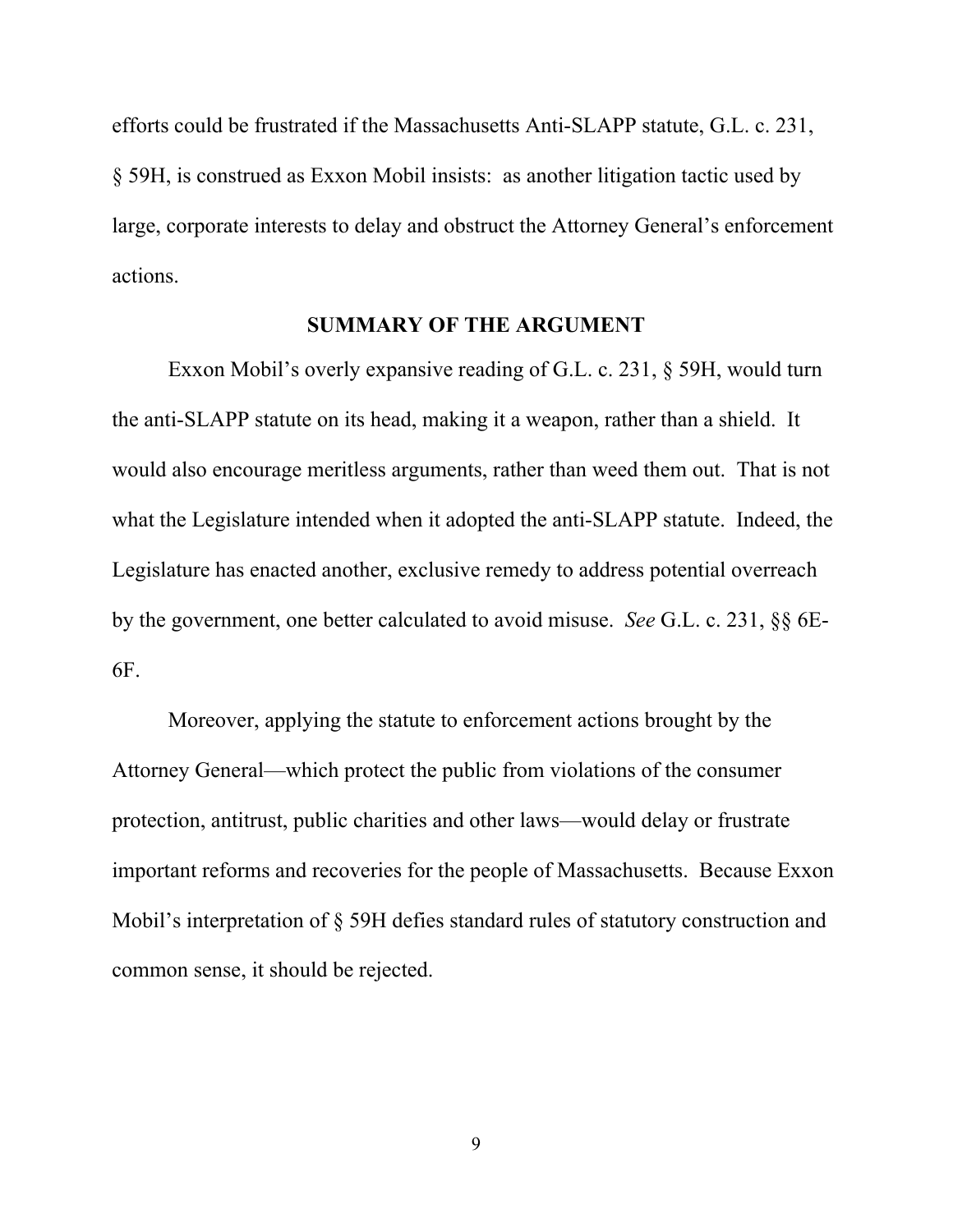#### **ARGUMENT**

## **I. THE MASSACHUSETTS ANTI-SLAPP STATUTE IS INAPPLICABLE TO ENFORCEMENT ACTIONS BROUGHT BY THE ATTORNEY GENERAL.**

Contrary to Exxon Mobil's assertions, nothing in G.L. c. 231, § 59H ("§

59H"), supports its application to enforcement actions brought by the Attorney General. *See, e.g*., Appellant's Reply Brief ("Reply Br.") at 19-24. Quite the opposite: the plain language of the statute, its legislative history and its purpose all make clear that the Legislature did not adopt § 59H to complicate or delay the Attorney General's law enforcement efforts.

### **A. The Plain Language of § 59H and the Structure of Chapter 231 Preclude the Use of Special Motions to Dismiss Against the Commonwealth's Enforcement Actions**.

 The anti-SLAPP statute permits a "party" in "any case" to bring a special motion to dismiss if that party believes the claims brought against it are "based on said party's exercise of its right of petition." G.L. c. 231, § 59H. Exxon Mobil argues that these terms—being general and broad—should apply to enforcement actions brought on behalf of the Commonwealth by the Attorney General. *See, e.g.*, Appellant's Reply Brief ("Reply Br.") at 19-21. Exxon Mobil's argument ignores both standard rules of statutory construction and the Legislature's choice of a different accountability mechanism for the Commonwealth elsewhere in chapter 231.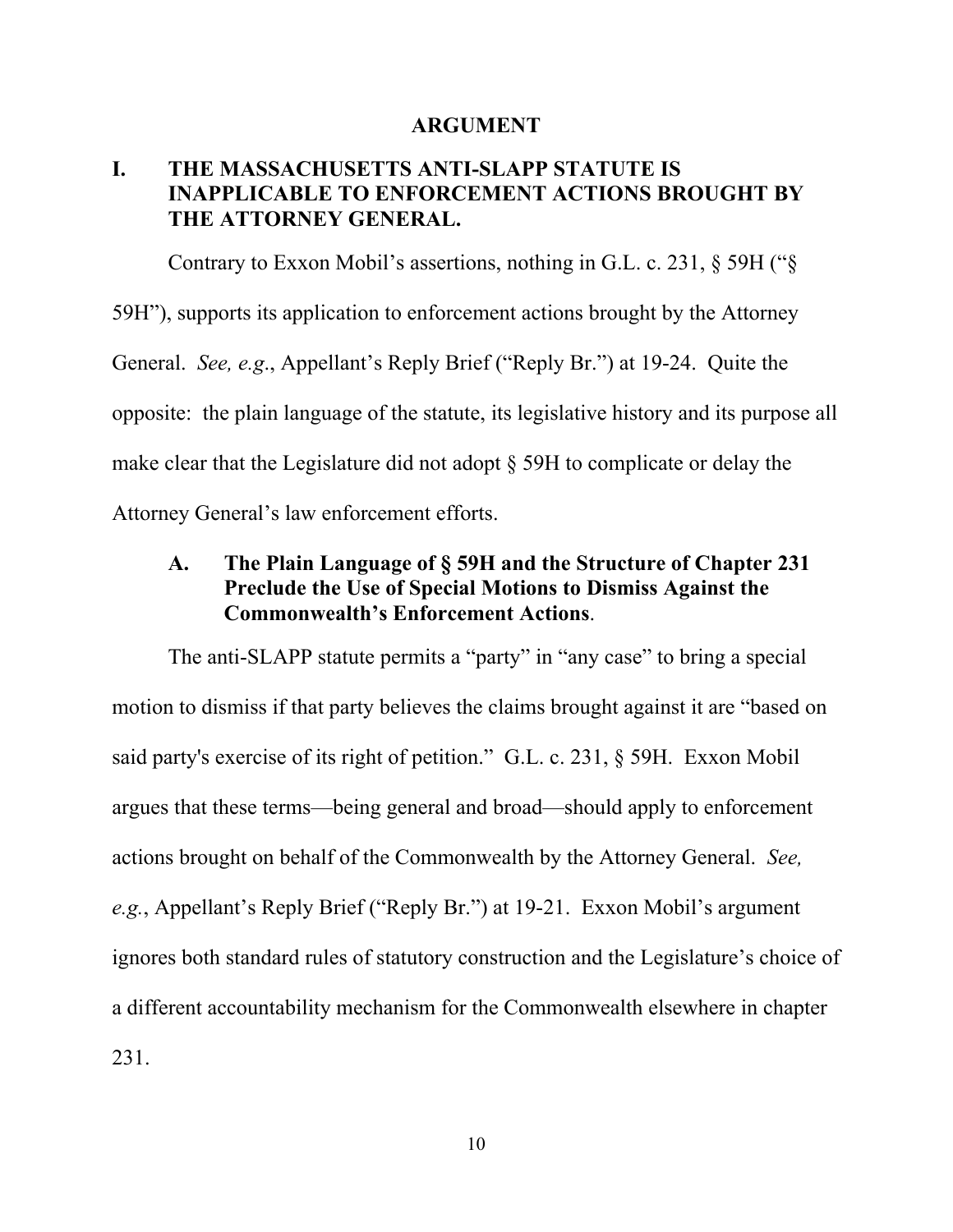It is a well-established rule of statutory construction—here in Massachusetts and throughout the country—that general words used in a statute, like "person," "party" or "action," do not include "the State or political subdivisions thereof." *Kilbane v. Secretary of Human Svcs.*, 14 Mass. App. Ct. 286, 287 (1982), quoting *Hansen v. Commonwealth*, 344 Mass. 214, 219 (1962); *see also Commonwealth v. Dowd*, 37 Mass. App. Ct. 164, 166 (1994) ("This canon of construction is scarcely limited to Massachusetts"); 3 Sutherland Statutory Construction § 62:1 & n.6 ( $8<sup>th</sup>$ ed.) (presumption that "statute's general language does not include the government or its agencies," collecting cases).

 But the presumption is more than a well-accepted rule of construction: it serves to protect the state's sovereignty. If the Legislature does not explicitly include the Commonwealth within the ambit of a statute, then it is presumed that the statute does not reach the Commonwealth. *See, e.g*., 3 Sutherland Statutory Construction § 62:1 ("The point simply is that the sovereign remains unaffected absent an express statutory declaration to the contrary."). Contrary to Exxon Mobil's assertion, this is true even where a statute is meant to be construed liberally. Reply Br. at 23-24; s*ee Commonwealth v. ELM Medical Labs, Inc.*, 33 Mass. App. Ct. 71, 76-79 (1992) (liberal construction of remedial statute "not enough to overcome the absence of *any* manifestation of the intention of the Legislature to waive sovereign immunity") (emphasis in original).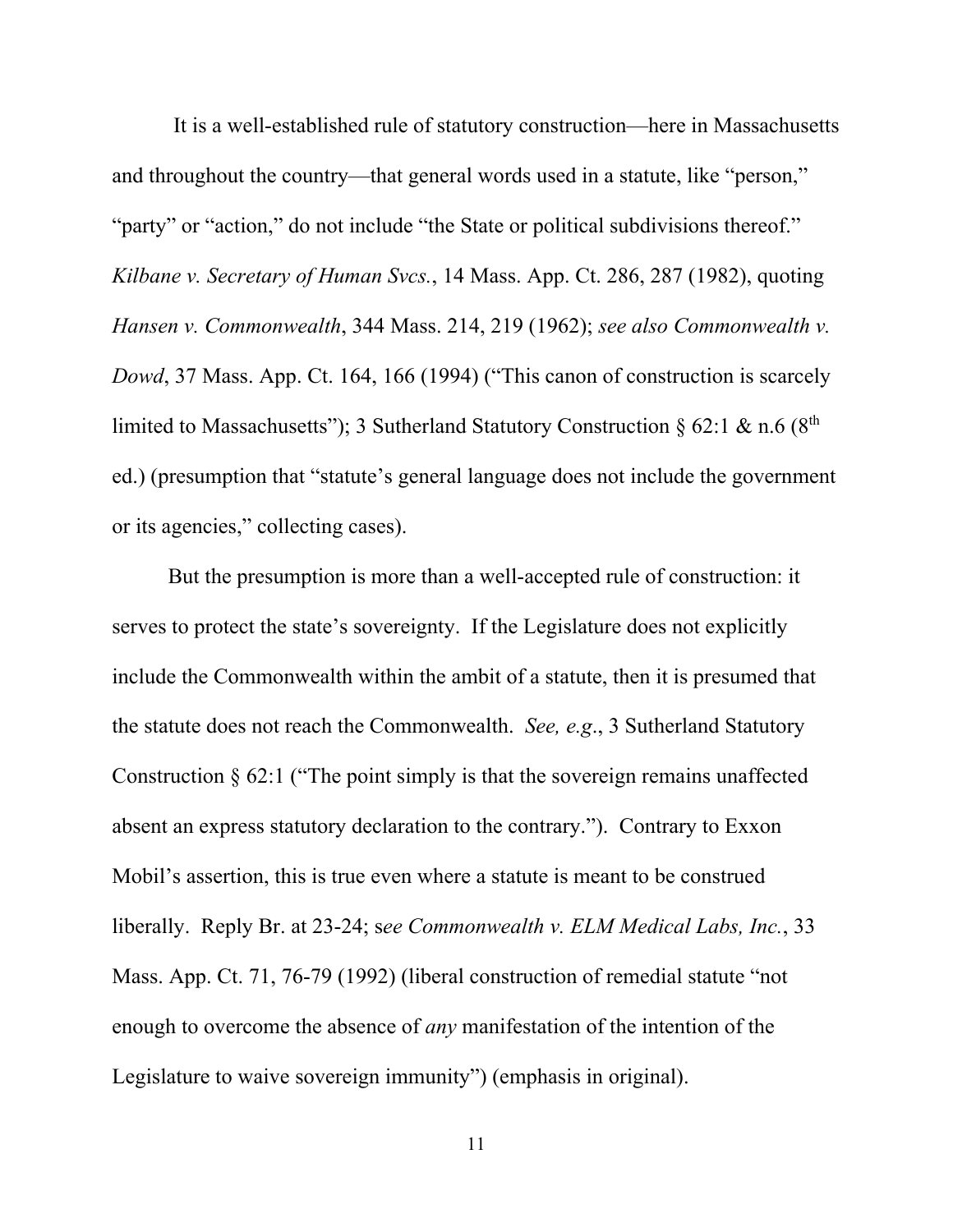Given this well-understood and universally applied rule, silence in a statute is a legislative choice: that is, silence excludes the Commonwealth. Here, § 59H is silent on whether the Attorney General's enforcement actions are subject to special motions to dismiss. Therefore, those actions are not included in the statute's reach.

 The Legislature, however, was not silent elsewhere in the same chapter. In G.L. c. 231, § 6E, the Legislature explicitly defined the term "party" to include "any officer or agency of the commonwealth or subdivision thereof." Significantly, the Legislature confined that definition to just three sections of chapter 231: §§ 6E through 6G, which impose attorney's fees and other costs for claims determined to be "wholly insubstantial, frivolous and not advanced in good faith." G.L. c. 231, § 6F; *see* G.L. c. 231, § 6E ("*As used in sections 6E to 6G inclusive*, the following words shall have the following meanings") (emphasis added). Thus, the Legislature was clear: it included the Commonwealth in the definition of "party" only for purposes of §§ 6E through 6G. It did not include the Commonwealth as a "party" in § 59H.<sup>2</sup> This was a deliberate choice. *See, e.g.,* 

<sup>&</sup>lt;sup>2</sup> Indeed, if the Commonwealth were included as a "party" under  $\S$  59H, logic would require that it be authorized to *bring* special motions to dismiss. That would be incongruous, at best. Does the Commonwealth have a protected right to petition itself? Could someone else bring a claim that was "based on" the Commonwealth's petitioning of itself? That seems unlikely given that the right to petition is vested in the "people." U.S. Const. amend. 1, cl. 3 (protecting "right of the people" to petition government for redress of grievances); art. 19 of the Declaration of Rights to the Massachusetts Constitution ("people have the right" to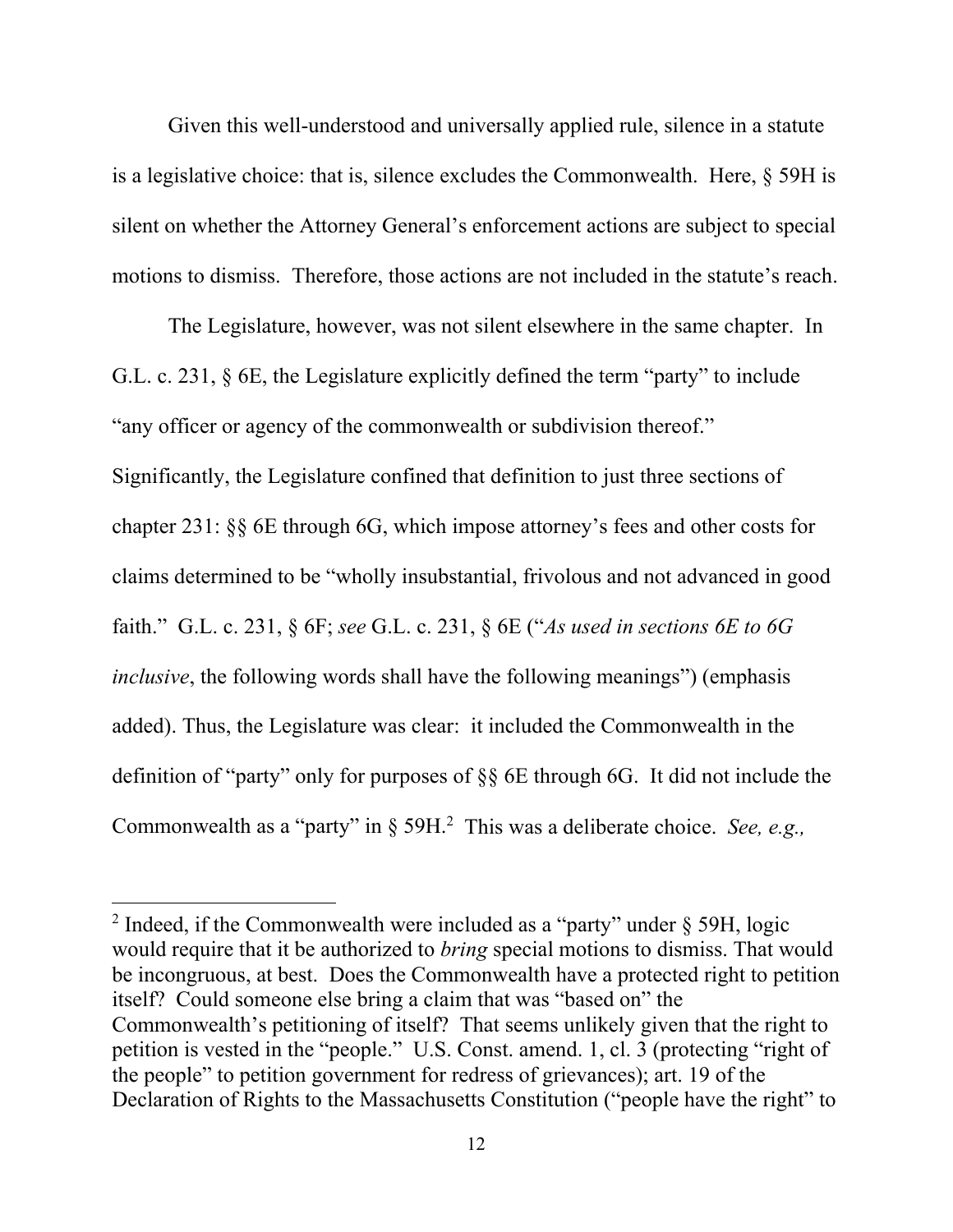*Philips v. Equity Residential Management*, LLC, 478 Mass. 251, 258 (2017), citing *Brady v. Brady*, 380 Mass. 480, 484 (1980), quoting *Harborview Residents' Comm., Inc. v. Quincy Hous. Auth.*, 368 Mass. 425, 432 (1975) ("a statutory expression of one thing is an implied exclusion of other things omitted from the statute").

 Contrary to Exxon Mobil's assertion, the Legislature did not "immunize" the Commonwealth from accountability. Reply Br. at 19. Instead, it chose a different mechanism to address the rare circumstances in which the Attorney General may have overreached. Section 6F permits "any party in any civil action in which a finding, verdict, decision, award, order or judgment has been made" to bring a motion asserting that "all or substantially all of the claims" brought by an opponent "were wholly insubstantial, frivolous and not advanced in good faith." G.L. c. 231, § 6F. Following a hearing, the court is required to make a "separate and distinct finding" as to the frivolousness of the claims and, if appropriate, award "an amount representing the reasonable counsel fees and other costs and expenses incurred in defending against such claims." *Id*. Thus, costs and attorney's fees *are* potentially available against the Commonwealth: but only if it brings a truly meritless suit,

<sup>&</sup>quot;request of the legislative body, by the way of addresses, petitions, or remonstrances, redress of the wrongs done them").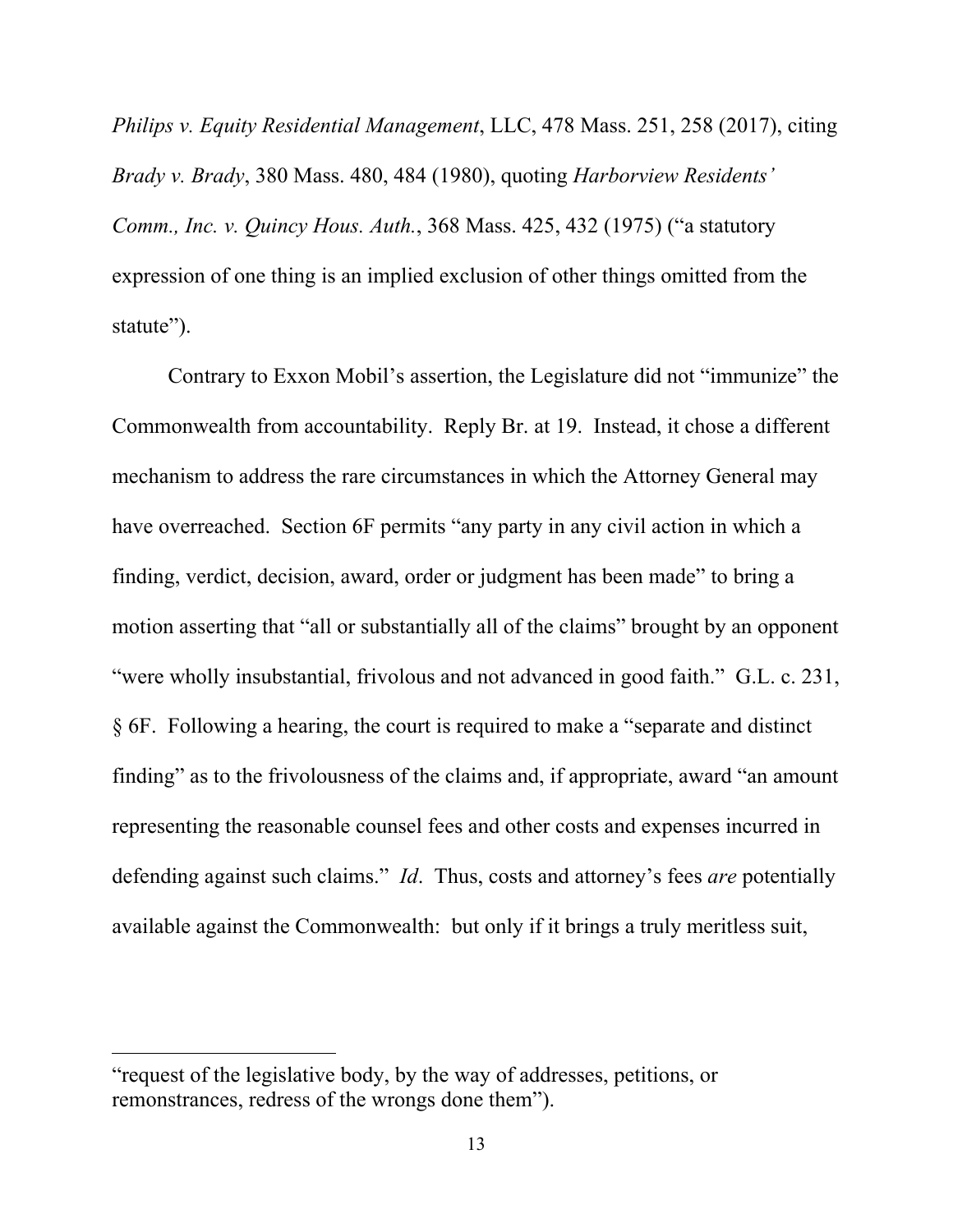and only at the end of a proceeding. 3 Thus, the Legislature anticipated the possibility of overreach by the Commonwealth and provided a remedy, but a remedy that would be less likely to be abused or cause undue delay than the anti-SLAPP statute. G.L. c. 231, §§ 6E-6G. Exxon Mobil cannot ignore the Legislature's explicit choice.<sup>4</sup>

# **B. The Legislative History of § 59H Does Not Support the Use of Special Motions to Dismiss Against the Attorney General's Enforcement Actions**.

 The legislative history of G.L. c. 231, 59H, supports the same conclusion: in enacting the statute, the Legislature was not targeting the Commonwealth; it was seeking to curb an abusive litigation practice among *private* litigants. While the

 $3$  Amici are unaware, however, of any reported case interpreting G.L. c. 231, §§ 6E-6F, as applied to enforcement actions brought by the Attorney General. Thus, the precise contours of the statute's application to the Commonwealth are still to be determined.

<sup>&</sup>lt;sup>4</sup> Section 6E is also instructive with respect to the definition of "civil action." In § 6E, where the Legislature chose to include the Commonwealth in the definition of "party," it also chose to exclude from the definition of "civil action" certain proceedings in which the Commonwealth was likely to be a party. For example, § 6E excludes care and protection proceedings, mental health commitments, sexually dangerous person proceedings and adoption proceedings. G.L. c. 231, § 6E. Thus, the Commonwealth can bring these often difficult and complex proceedings, in the exercise of its statutory authority, without fear of later being accused of bad faith or having to pay attorney's fees and other costs. Here, it stands to reason that, if the Legislature had actually intended § 59H to include the Commonwealth, it would also have made clear whether the statute applied to actions in which the Commonwealth was likely to be a party, like this enforcement action.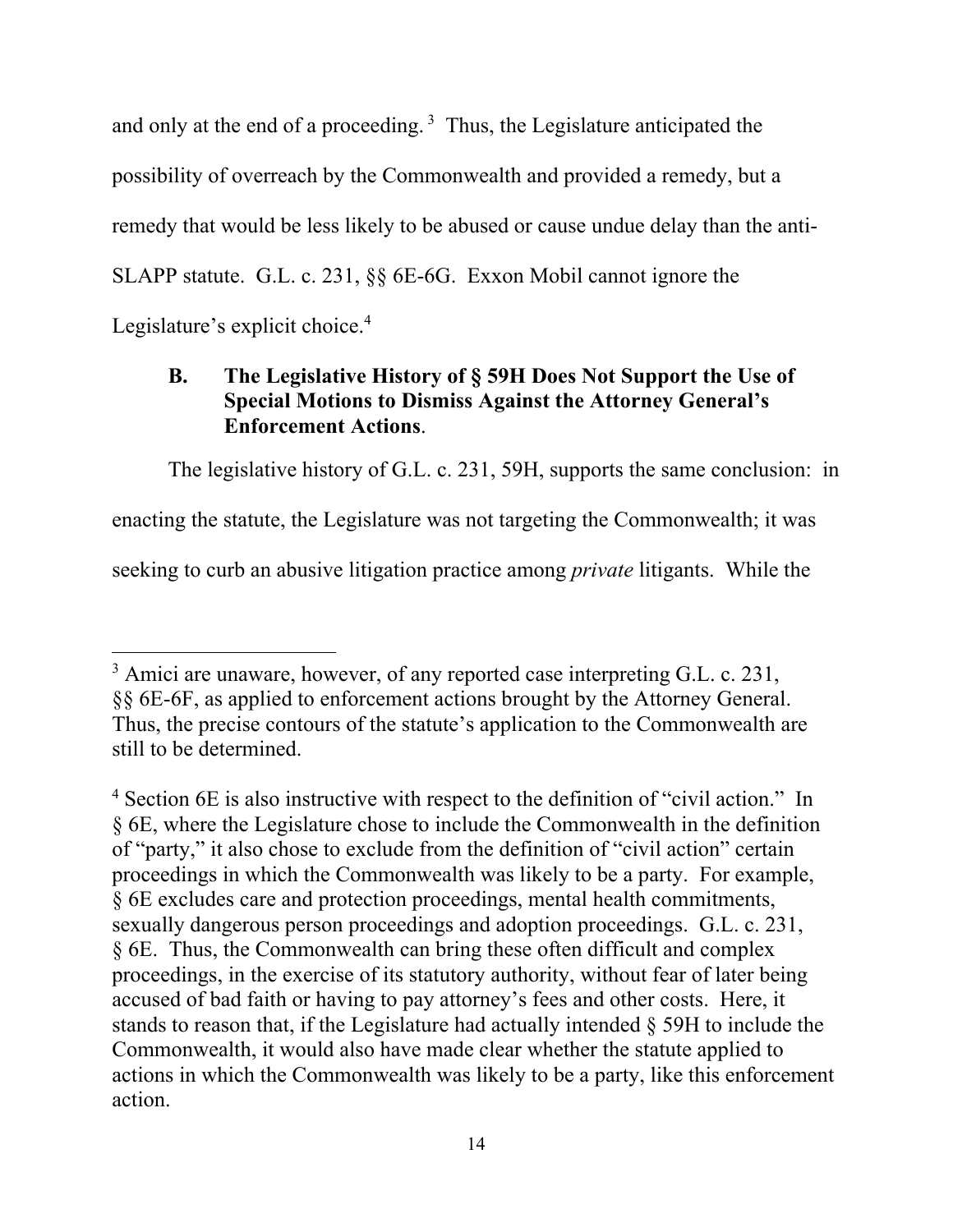statute may be broad, it was never meant to interfere with public enforcement actions brought by the Commonwealth's chief law enforcement officer. *See Conservation Commission of Norton v. Pesa*, 488 Mass. 325, 331 (2021) (statute must be interpreted according to Legislature's intent, "ascertained from all its words construed by the ordinary and approved usage of the language, considered in connection with the cause of its enactment, the mischief or imperfection to be remedied and main object to be accomplished"), quoting *Commissioner of Revenue v. Dupee,* 423 Mass. 617, 620 (1996).

 As this Court stated in *Duracraft Corp. v. Holmes Products Corp.*, 427 Mass. 156, 161 (1998)—which was this Court's first opportunity to construe § 59H—the "typical mischief" the Legislature intended the statute to remedy was meritless lawsuits brought by well-financed real estate developers, "directed at individual citizens of modest means speaking publicly against development projects." That is, the Legislature sought to curb private parties from using expensive, time-consuming and ultimately pointless litigation to intimidate private citizens from exercising their First Amendment petitioning rights.

 One lawsuit, in particular, is usually cited as the impetus for legislative action. *Id*. In 1991, fifteen residents of Rehoboth, concerned about wetlands, signed a petition opposing a residential development. *Id*. The developer sued, and

15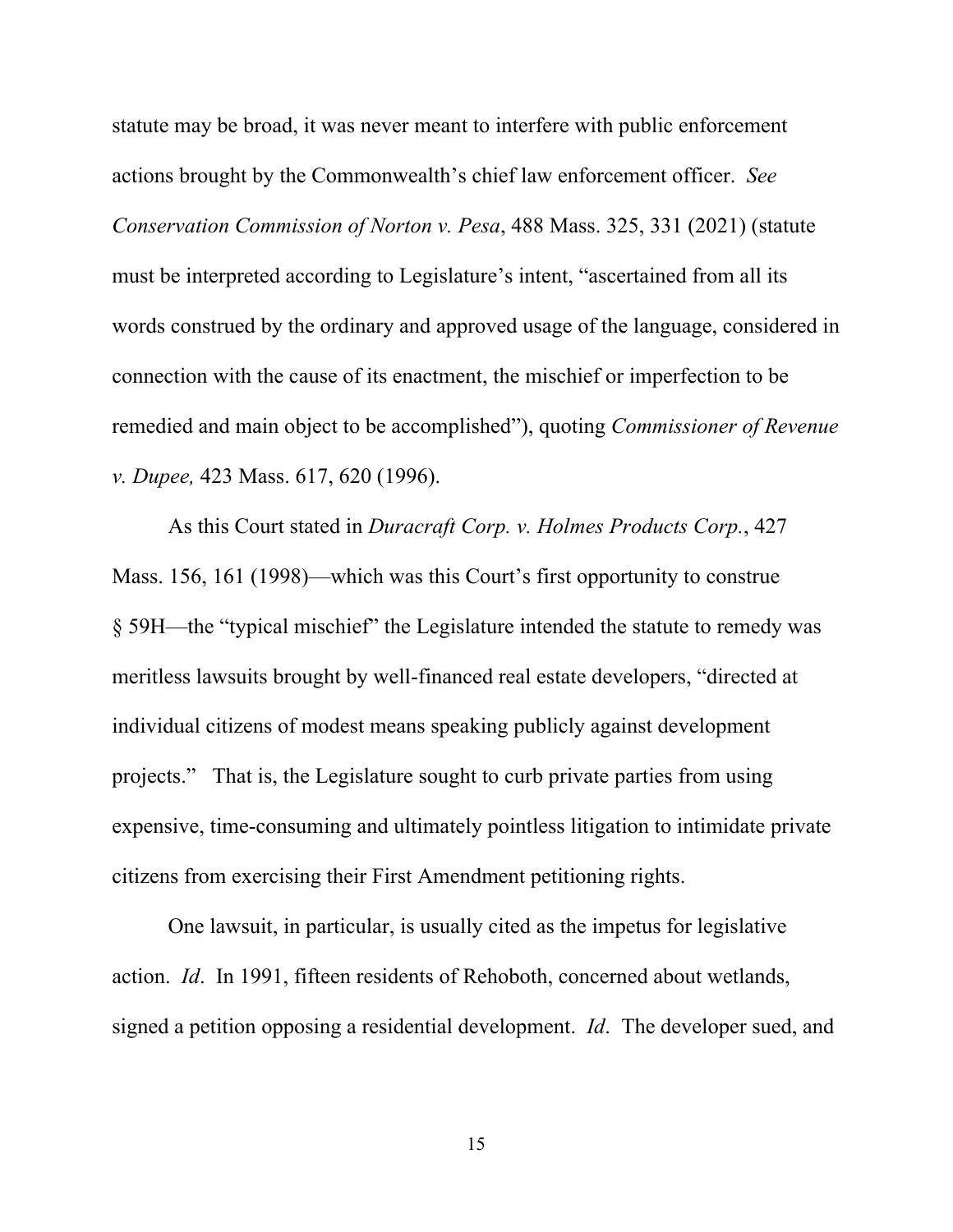the residents incurred more than \$30,000 in legal fees before the suit was eventually dismissed. *Id*.

 But that Rehoboth suit was not the only example legislators provided to illustrate the need for the broad protections of the law. On the floor of the House, Representative David Cohen expressed his support of the bill, stating:

 Many of our laws require public participation—zoning laws especially. Unfortunately many individuals who have gone before a body and spoken their minds have found themselves sued. Current laws do not protect them and they often have to incur thousands of dollars in legal bills.

House Session, State House News Service (Dec. 19, 1994). Representative Marie J. Parente, agreed, citing the example of Joan Brown, a woman who voiced concern to her local selectperson board about potential flooding resulting from a new development. *Id*. The developer sued Mrs. Brown and her husband, who were of extremely modest means. *Id*. According to Rep. Parente, the couple "were forced to spend \$4,000 defending themselves. They spent their savings. They won their case eventually but they had no savings left to press one more time for damages." *Id*.

 Time and again in the floor debate, legislators spoke of a burgeoning litigation tactic used against individual citizens by deep-pocketed corporations to further private interests.<sup>5</sup> They spoke of individuals, couples, families, all subject

<sup>5</sup> *See, e.g.*, House Session, State House News Service (Dec. 29, 1994) (Considering override of Governor's veto of § 59H, Rep. Cohen stated, "The bill is to protect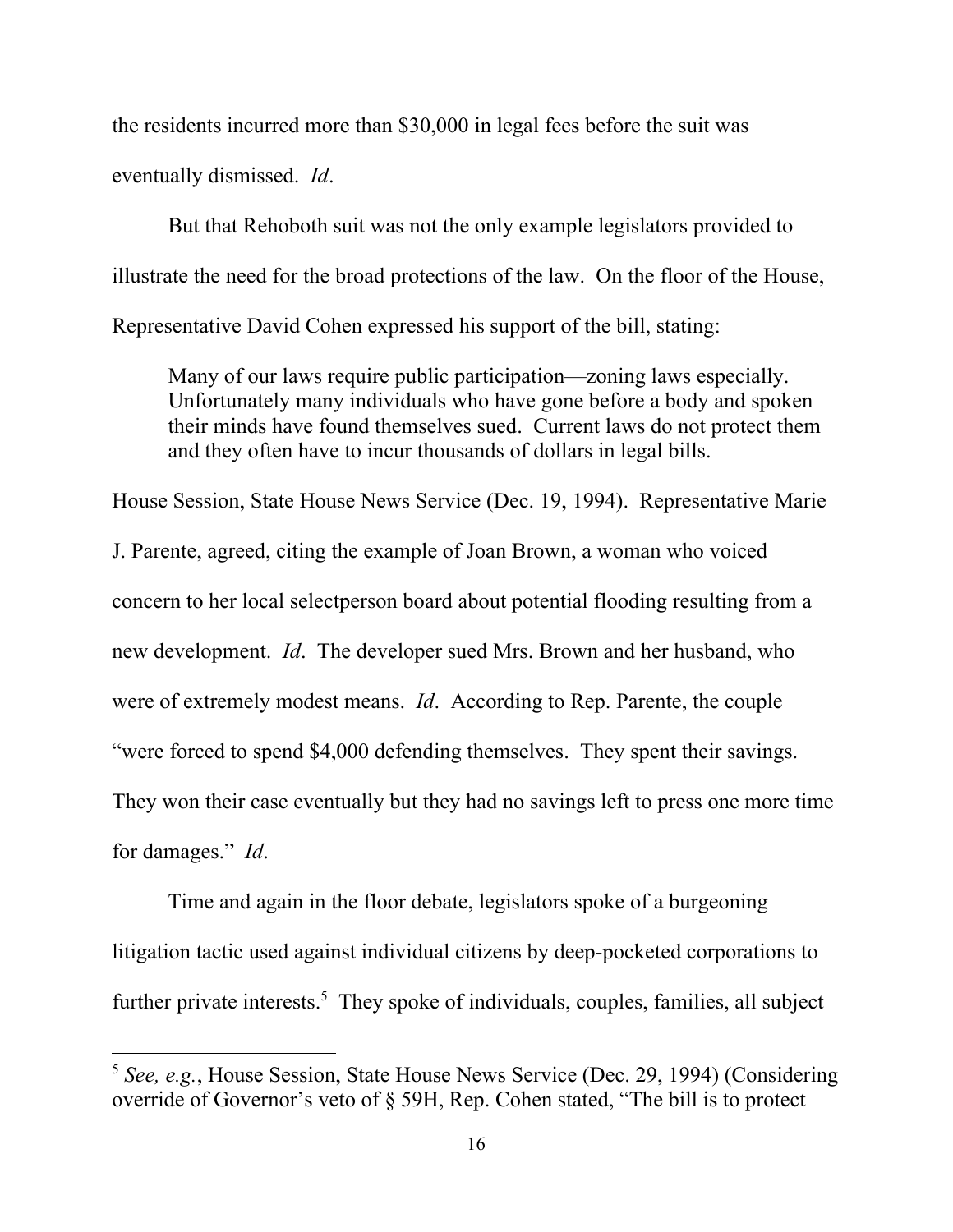to meritless claims brought by private litigants, in support of private projects, to punish these individuals for speaking up before local government bodies. The debate demonstrates that the Legislature was focused exclusively on curbing abuses and levelling the playing field between *private litigants*. There is no mention anywhere in the record—and certainly no examples given—of abusive litigation tactics used by government or the Attorney General. That omission is significant, and makes abundantly clear that government conduct was not even part of the conversation when §59H was enacted. *See Pesa*, 488 Mass. at 332 ("Ultimately, we must avoid any construction of statutory language which . . . would frustrate the Legislature's intent"), quoting *Bellalta v. Zoning Bd. of Appeals of Brookline*, 481 Mass. 372, 378 (2019). Indeed, there was likely no need because, as discussed above, Section 6F, already existed to address any abuses by the Commonwealth. *Compare* G.L. c. 231, § 6E (statute providing remedy for "frivolous" actions and including Commonwealth as a "party" adopted in 1976) *with* G.L. c. 231, § 59H (adopted in 1994); *see also Jancey v. Sch. Comm. of Everett*, 421 Mass. 482, 496 (1995) ("we assume, as we must, that the Legislature was aware of existing statutes") (citations omitted).

ordinary citizens participating in the process"; Rep. Parente stated, "Families should not be subjected to frivolous suits"; and Rep. Philip Travis stated, "This gives a level playing field. People in Rehoboth signed a petition relating to the issuing of a permit. They were threatened with a multi-million [dollar] suit and they spent thousands of dollars in legal fees.").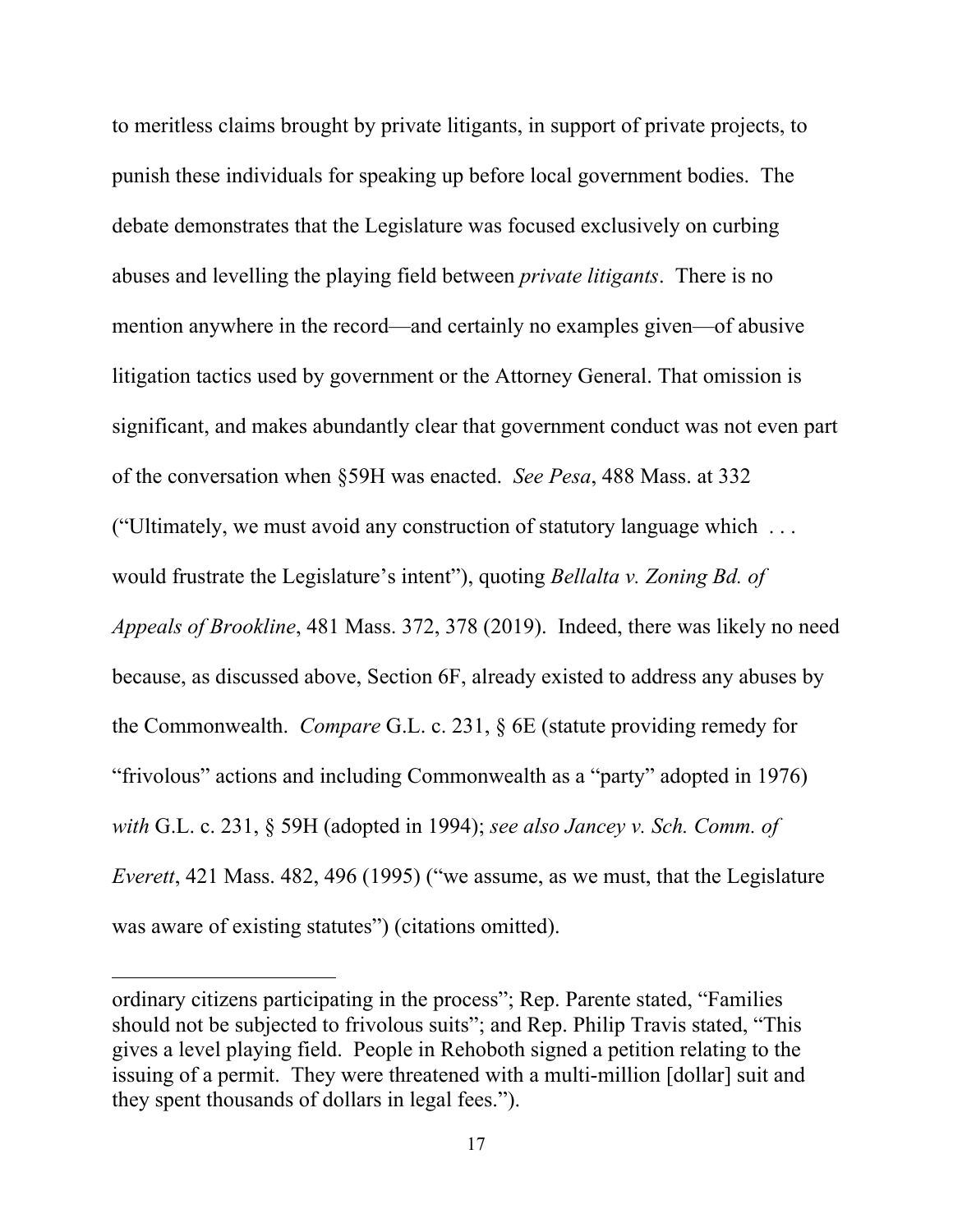Nonetheless, Exxon Mobil points to the Governor Weld's 1994 veto message as supporting its overly expansive interpretation of § 59H. Reply Br. at 23-24. Of course, this Court has already noted that, "rather than being perceived as constructive criticism offered to tighten the legislation, the Governor's opposition . . . was viewed as protecting developers' and real estate interest, the typical targets of the bill's proponents." *Duracraft*, 427 Mass. at 163 n.11. But even taking the Governor's objection at face value, he in no way intimated that § 59H extended beyond private litigation to reach public enforcement actions.

 Indeed, Exxon Mobil provides only a portion of the Governor's statement. Reply Br. at 23-24. In his letter returning the bill to the Legislature with an amendment, for example, the Governor stated that the bill "covers any statement on a policy issue and thus would completely change the law of *libel, slander and abuse of process*." House No. 5570 (1994) (emphasis added). His veto message was the same. House No. 5604 (1994) ("the bill threatens to alter substantially the balanced and long settled law in such areas as *libel, slander and abuse of process*") (emphasis added). Thus, the Governor's concern was centered on cases generally litigated by private parties, not the government.

 The debate on the House floor was similar. Opponents of the bill were focused on libel and slander. Representative David Peters, for example, argued that the statute would discourage accountability and contended that "[h]earings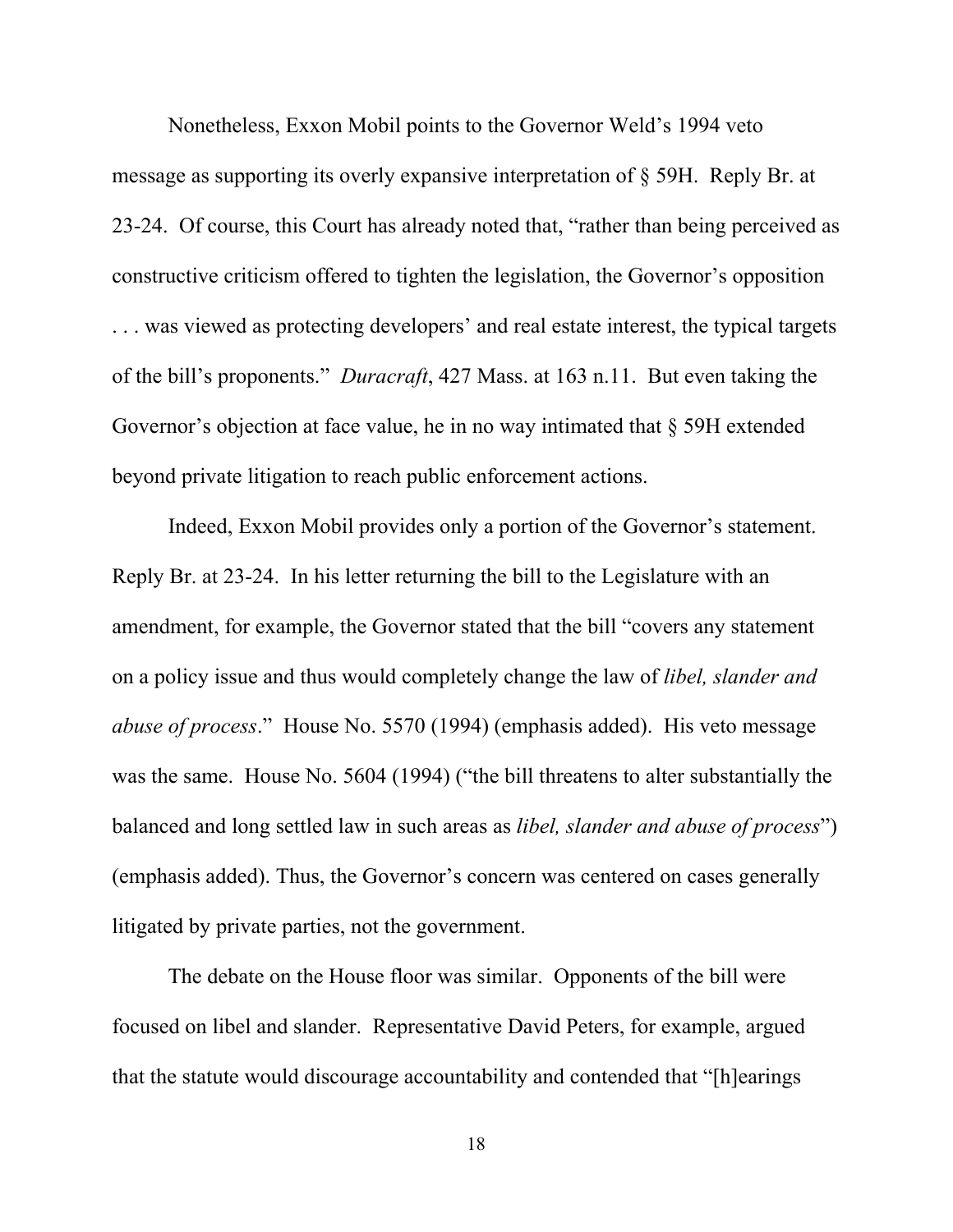will become places where people intent on stopping projects make ludicrous statements." House Session, State House News Service (Dec. 29, 1994). Representative Walter DeFilippi was concerned about the bill's effect on the economy:

 We've worked hard in the past few years to revitalize our economy. This bill says forget all that because any citizen can file an action and keep you tied up until your project or factory no longer makes economic sense. The shopping center or whatever doesn't get built and all those jobs go down the drain.

House Session, State House News Service (Dec. 19, 1994). Again, while the opponents of the bill may have cited its breadth, they were concerned only about its broad application in the context of private litigation. There was absolutely no concern raised—either among opponents or proponents of the bill—about the statute reaching government action. The best explanation for that: none of them thought it did.

### **C. The Attorney General's Enforcement Actions Are Not SLAPPs.**

 "SLAPPs are by definition meritless suits." *Duracraft*, 427 Mass. at 164. The objective of SLAPP suits "is not to win them, but to use litigation to intimidate opponents' exercise of rights of petitioning and speech." *Id.* at 161; *see also Blanchard v. Stewart Carney Hosp., Inc.*, 477 Mass. 141, 147 (2017) (same). Enforcement actions brought by the Attorney General, however, emphatically do not fit this mold. They exist to enforce the law. They are carefully vetted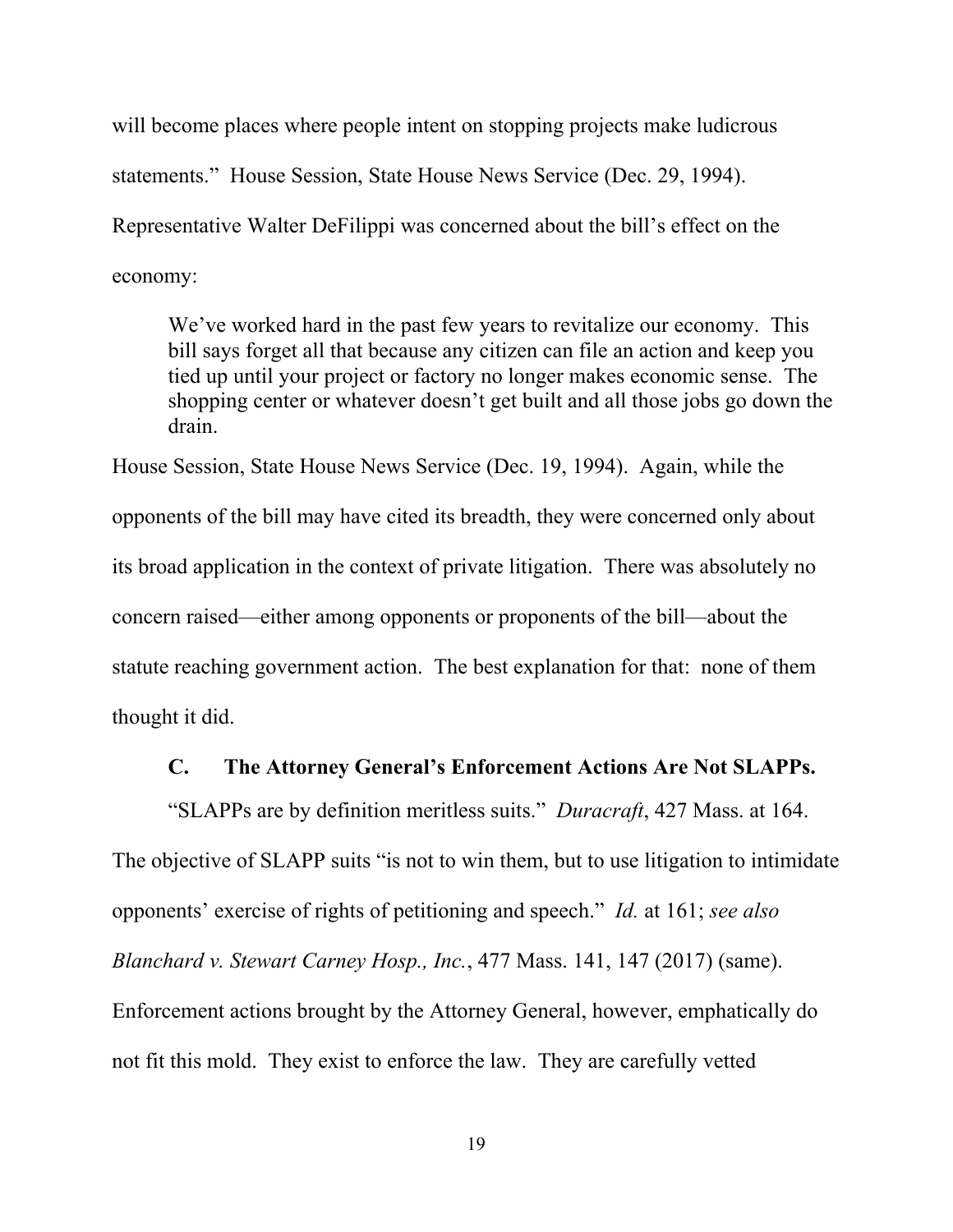exercises of the Attorney General's common law and statutory authority to protect the public interest, supported by the presumption of regularity that applies to all prosecutorial decisions. *Hartman v. Moore*, 547 U.S. 250, 265-66 (2006) (presumption that a prosecutor has legitimate grounds for the action [s]he takes is one we do not lightly discard"); *Commonwealth v. Bernardo B.*, 453 Mass. 158, 167 (2009) (**"**Deference to prosecutorial decision-making is borne of the recognition that decisions whether and how to prosecute entail policy considerations, such as deterrence value and prosecuting priorities, that are ill suited to judicial review"). In short, the Attorney General's enforcement actions are not SLAPPs.

 Chapter 93A cases—like this one—provide a good example. Chapter 93A, of course, prohibits "unfair or deceptive acts or practices in the conduct of any trade or commerce" that "directly or indirectly affect the people of this commonwealth." G.L. c. 93A, §§ 1(b), 2(a). And protecting people and businesses from unfair business practices within its borders is one of the Commonwealth's core police powers. *See, e.g., California v. ARC America*, 490 U.S. 93, 101 (1989) ("Given the long history of state common law and statutory remedies against . . . unfair business practices, it is plain this is an area traditionally regulated by the states."); *Lorillard Tobacco Co. v. Reilly*, 533 U.S. 525, 541-42 (2001) (regulation of advertising is an "historic police power[] of the state").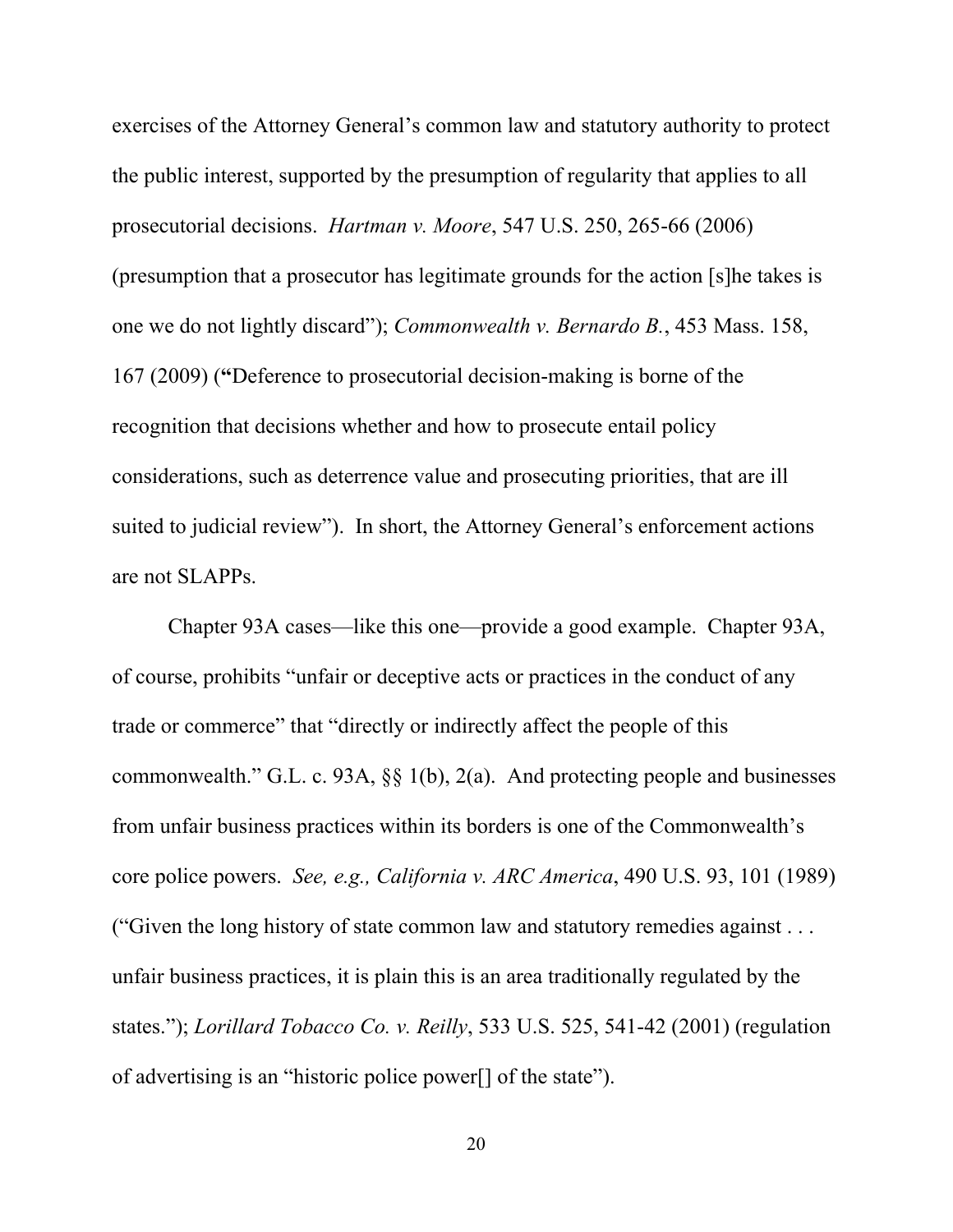Chapter 93A grants the Attorney General authority to exercise that core police power on behalf of Massachusetts consumers. G.L. c. 93A, § 4 ("Whenever the attorney general has reason to believe that any person is using or is about to use any method, act, or practice declared by section two to be unlawful, and that proceedings would be in the public interest, [s]he may bring an action in the name of the commonwealth"). She is expressly required to exercise that authority in the public interest. *Id*.; *see Commonwealth v. Mass. CRINC*, 392 Mass. 79, 88 (1984) (acknowledging Attorney General's common law duty and statutory mandate to protect the public interest). It is highly unlikely that actions required to be brought in the public interest could ever be equated with the kind of meritless, oppressive lawsuits that the Legislature targeted in  $\S$  59H. Nor is it likely that the Legislature meant to create a mechanism that would impede the enforcement of consumer protection and other laws.

 Moreover, 93A actions—like the Attorney General's decision to pursue other affirmative litigation on behalf of the Commonwealth—are not lightly brought. As stated above, the Attorney General must start by making the weighty determination that the "proceedings would be in the public interest." G.L. c. 93A, §4. But there are other considerations, as well. Enforcement actions generally require a significant commitment of the Attorney General's limited resources. They often take years and result in multiple rounds of litigation in state and federal

21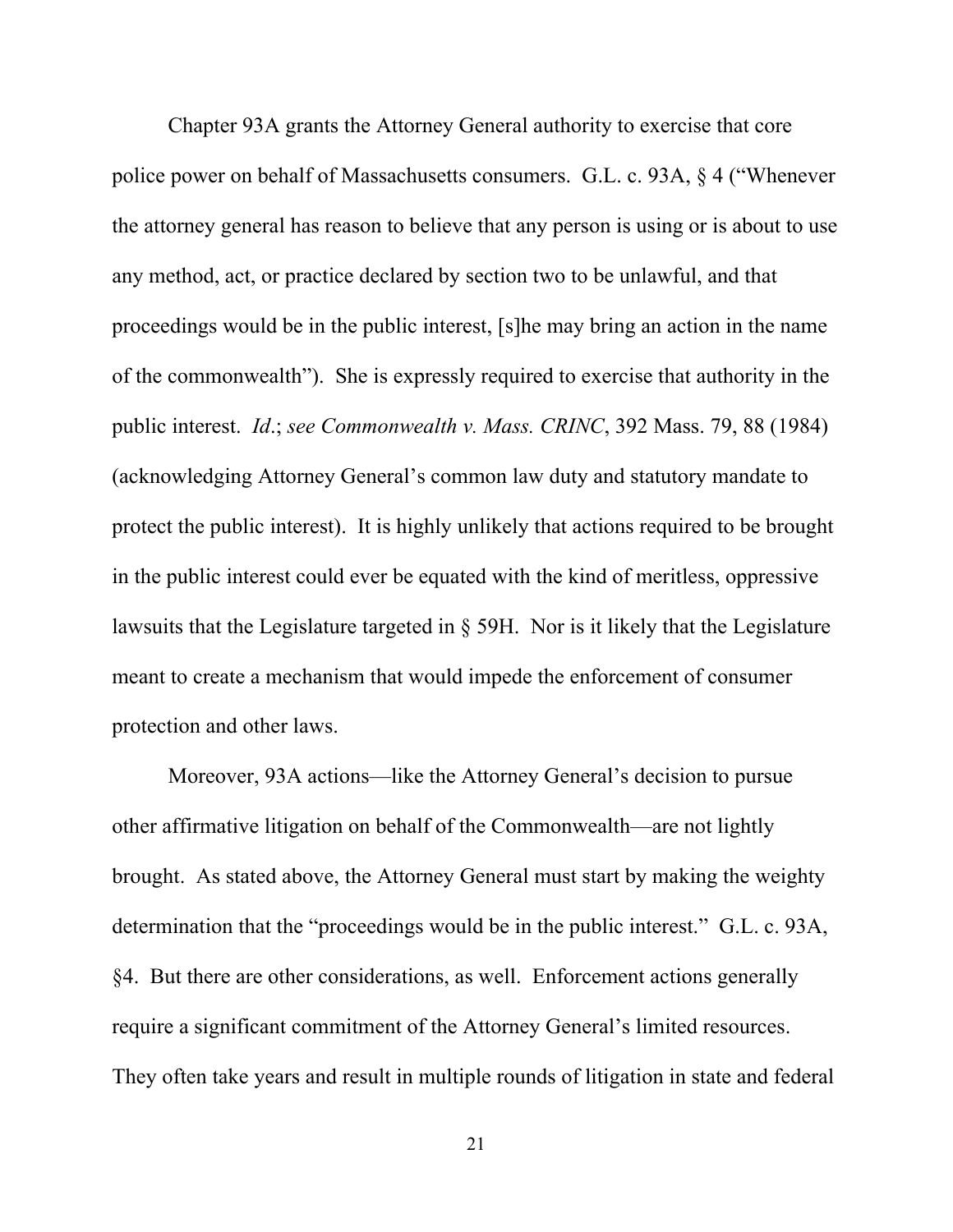court, as has already occurred in this case. *See Exxon Mobil v. Attorney General*, 479 Mass. 312, 324-27 (2018); *Exxon Mobil Corp. v. Schneiderman*, 316 F. Supp. 3de 679 (S.D.N.Y. 2018). And they are usually carefully monitored by the media and the public. *See, e.g*., Fox, Judge Denies ExxonMobil Requests to Dismiss AG's Lawsuit, Boston Globe (June 23, 2021)*.* As a result, enforcement actions are typically approved through a multi-layered process, starting with the relevant division chief, moving through the bureau chief, senior executive staff and all the way to the Attorney General, herself.

 This kind of thoughtful, carefully vetted decision-making process is simply not indicative of the kind of lawsuits the Legislature was seeking to curb with § 59H. The Attorney General's enforcement actions seek significant reforms on behalf of the Commonwealth's people. They are far from "meritless." And the Attorneys General who invest considerable institutional and political capital in them, certainly expect to win.

### **D. Exxon Mobil's Reliance on** *Town of Hanover* **is Misplaced.**

 Exxon Mobil relies heavily on *Town of Hanover v. New England Regional Council of Carpenters*, 467 Mass. 587 (2014). Reply Br. at 24-26. But that reliance is misplaced. To begin with, the *Hanover* court never explicitly discussed whether § 59H could be used against a government entity. *Compare In re Discipline of an Attorney*, 442 Mass. 660, 673-74 & n.27 (explicitly assuming

22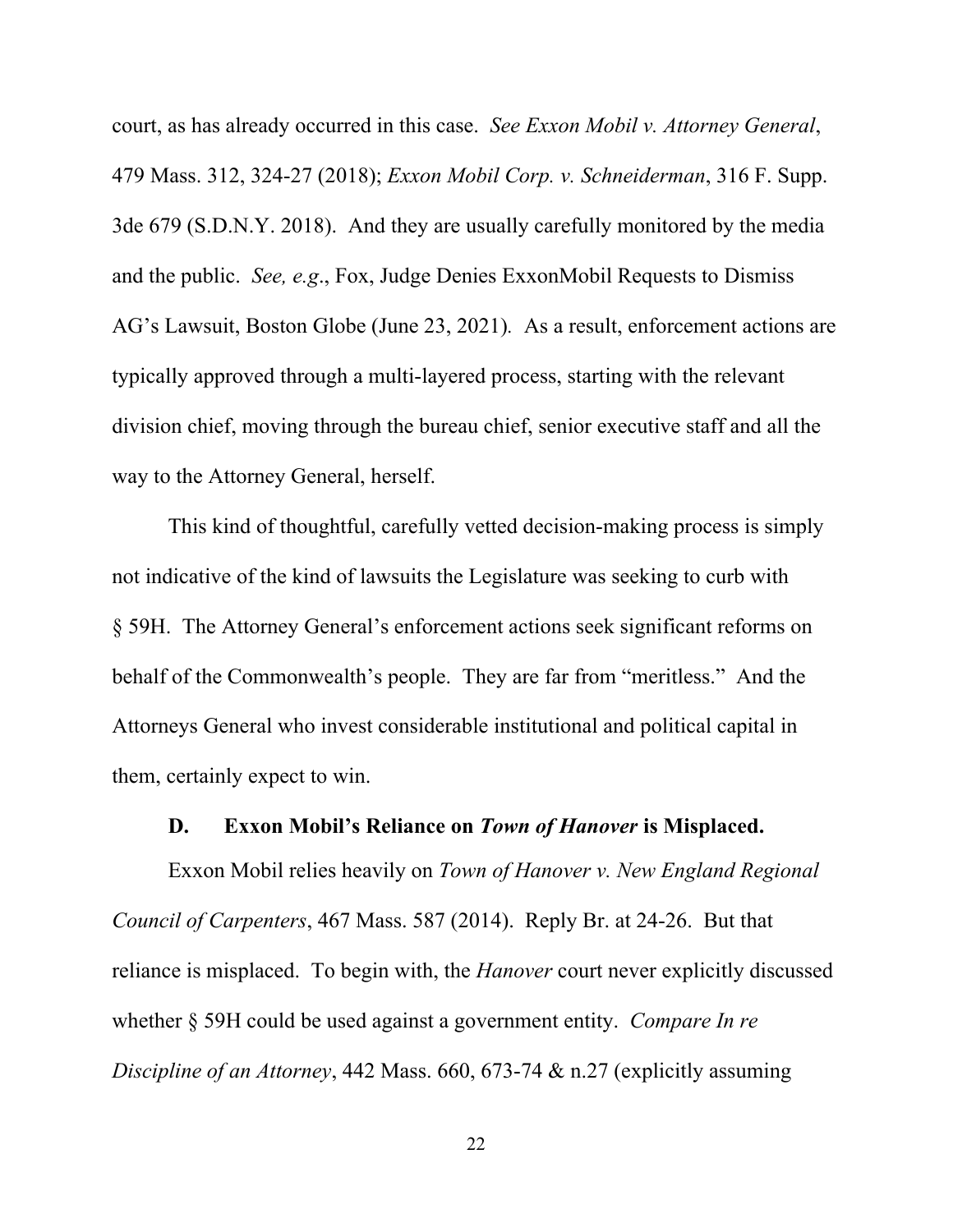without deciding that special motions to dismiss could be brought in context of bar discipline cases). And it certainly did not address any of the special circumstances implicated when a party asserts a right of recovery against the Commonwealth, or whether the Legislature intended G.L. c. 231, §§ 6E-6F, as the exclusive remedy for overreach by the government. Rather, the Court's decision focused on whether the moving party—an association that had supported unsuccessful litigation against the town, but had not actually been a party to the underlying suit—had engaged in protected petitioning activity under the statute. *Id*. at 589-90. Without discussion and analysis, the case has little to no precedential value. *See Correllas v. Viveros,*  410 Mass. 314, 323 n.6 (without discussion of relevant issue, case had "little precedential value"); *Ram v. Town of Charlton*, 409 Mass. 481, 486 (1991) (case had "little useful precedential value" where its rationale was based on separate issue, rather than construction of relevant term).

 Moreover, the facts are easily distinguishable. Essentially, the Town filed a classic SLAPP: an abuse of process action against the association for supporting an unsuccessful ten taxpayer suit, challenging the Town's choice of contractor for its new high school. *Id.* at 589. Abuse of process claims are, of course, traditional fodder for SLAPP suits. *See, e.g., Fabre v. Walton,* 436 Mass. 517 (2002) (husband's abuse of process claim based on wife's seeking domestic violence restraining order). Not so, of course, enforcement actions brought in the public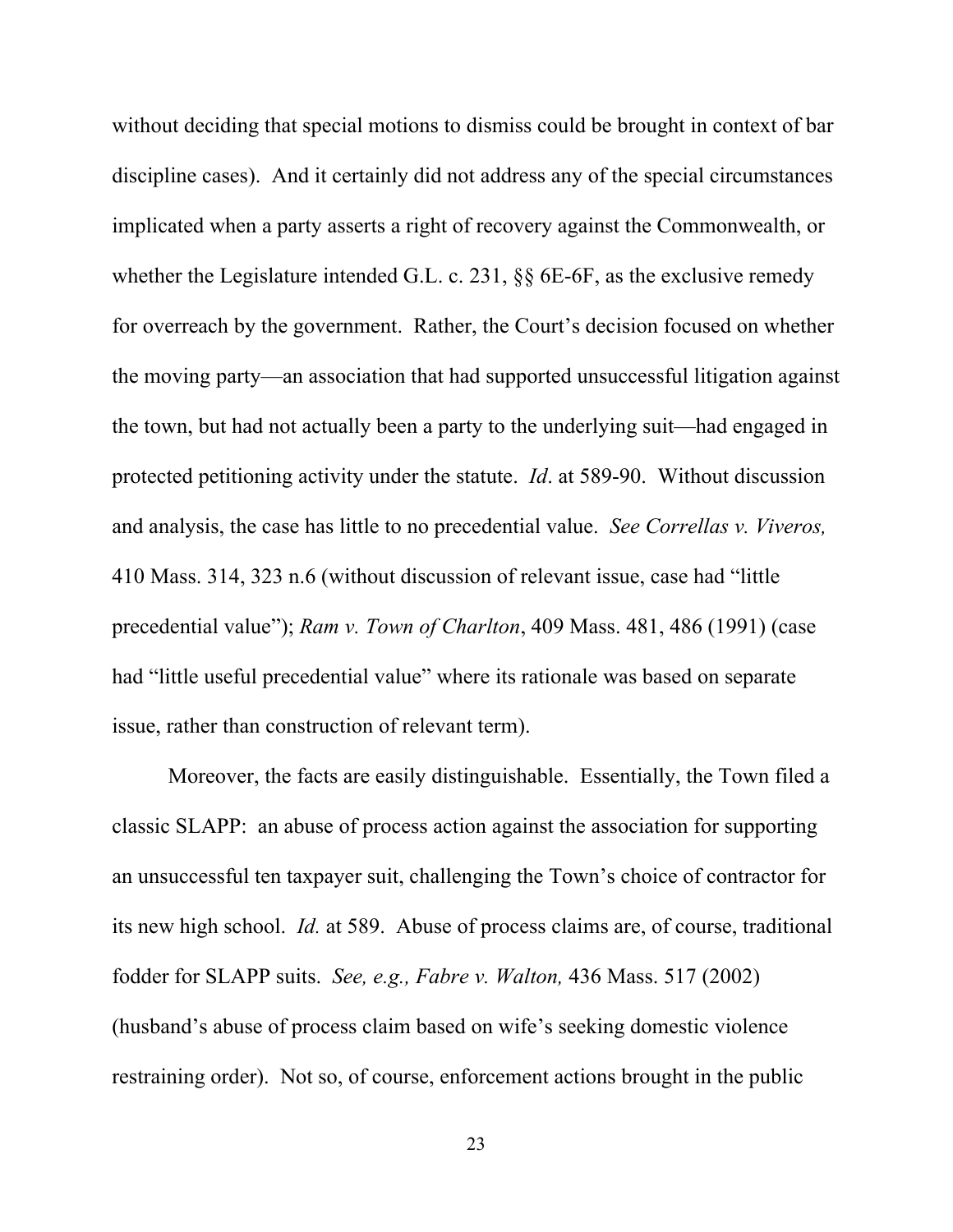interest under explicit statutory authority by the Commonwealth's chief law enforcement officer*. See, e.g., Town of Madakawska v. Cayer*, 103 A.3d 547, 552 (Me. 2014) (town's enforcement action for a land use violation was not "an appropriate occasion for application of the anti-SLAPP statute"); *see also* Cal. Civ. Proc.,  $\S$  425.16(d) (like several states, California explicitly exempts enforcement actions from its anti-SLAPP statute). The Attorney General's enforcement actions are simply not comparable to a municipality's retaliatory abuse of process claim.

 In addition, the Town's claims were limited exclusively to the association's support of the litigation. *Town of Hanover*, 467 Mass. at 596 ("The record presents nothing to suggest that there is any substantial basis for the town's claims other than the protected petitioning activity"). That is certainly not the case here, as both this Court and the federal District Court have already found. *See Exxon Mobil*, 479 Mass. at 324-27; *Exxon Mobil*, 316 F. Supp. 3d 679. At most, therefore, *Town of Hanover—*where the Court was not even focused on the issue*—*might provide some small support to allow special motions to dismiss against municipalities in extraordinary circumstances: when the municipality has acted truly egregiously, like the large, private interests the statute was originally created to combat.<sup>6</sup> But

<sup>&</sup>lt;sup>6</sup> Of course, should the Court travel this path, it would have to be very careful and clear in describing what extraordinary circumstances might be sufficient to apply § 59H in the very different context of the Attorney General's enforcement actions. Otherwise, every enforcement action will be described as "extraordinary," giving rise to serial misuse by subjects of the enforcement action.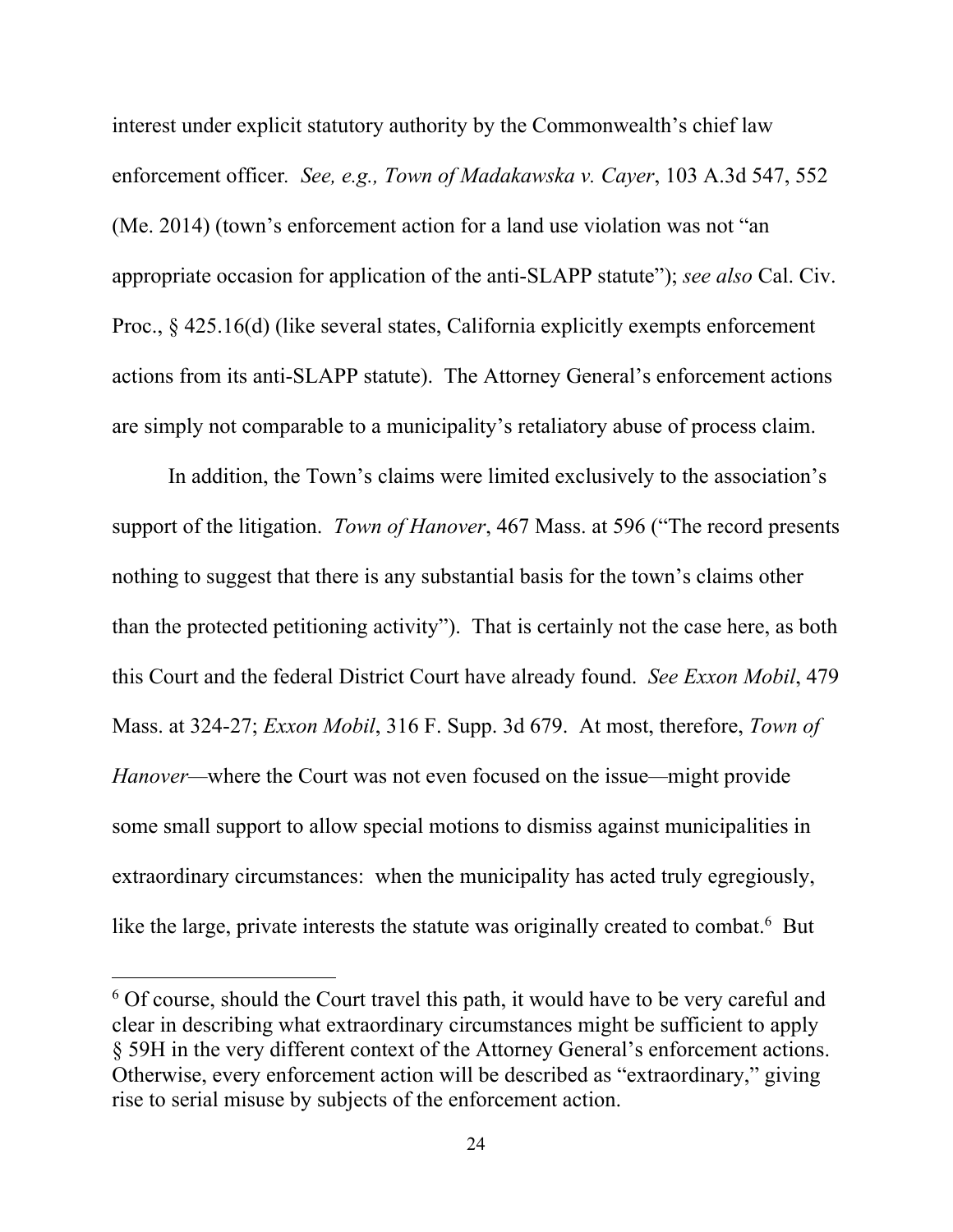no such circumstances exist here. Nor would they in typical enforcement actions brought by the Commonwealth, as sovereign, under explicit statutory authority and in the public interest. *See, e.g., Feeney v. Commonwealth*, 373 Mass. 359, 366 (1977) (Legislature consolidated "responsibility for all legal matters involving the Commonwealth in the office of the Attorney General," and thereby "empowered, and perhaps required, the Attorney General to set a unified and consistent legal policy for the Commonwealth"). The exceptional behavior of the Town of Hanover, therefore, should not make the rule.

## **II. EXXON MOBIL'S OVERLY EXPANSIVE INTERPRETATION OF § 59H WOULD FRUSTRATE AND DELAY SIGNIFICANT LITIGATION TO ENFORCE THE LAW AND PROTECT THE PUBLIC INTEREST**.

 Applying the anti-SLAPP statute to the Attorney General's enforcement actions would frustrate and delay significant cases brought to enforce the law and protect the public interest. It would become yet another meritless litigation tactic in an arsenal that does not lack for tactics. Indeed, if Exxon Mobil's overly expansive interpretation of § 59H had been applicable during amici's tenures, it could have delayed or thwarted significant reforms and recoveries for the people of Massachusetts.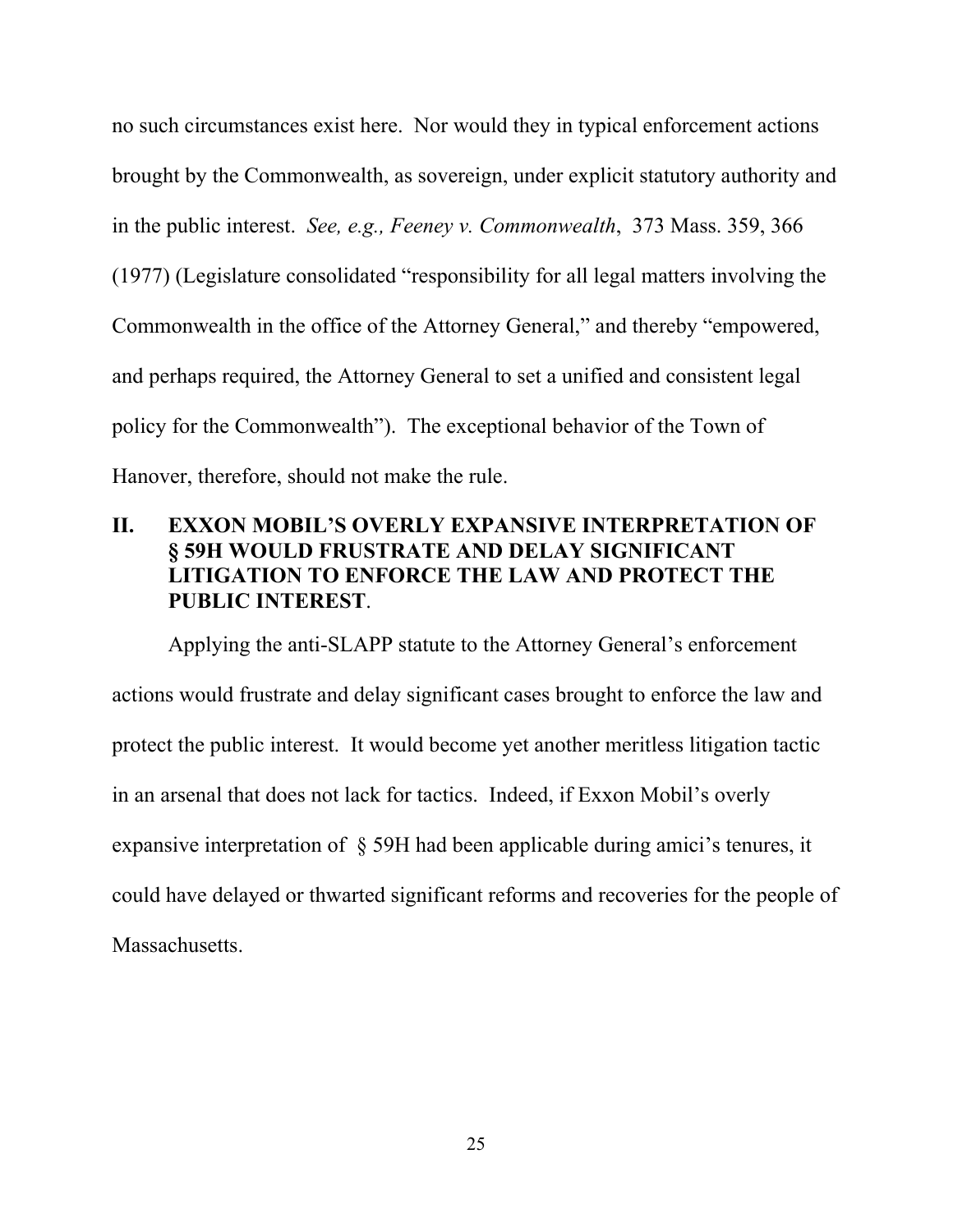### **A. Massachusetts Attorneys General Have Brought Enforcement Actions for Decades, Resulting in Important Protections for the People of Massachusetts.**

 For decades, the Attorney General's Office has been bringing affirmative civil litigation to protect the health, safety and welfare of its constituents. The scope of the office's litigation is broad and regularly focused on protecting the Commonwealth's interests against large, well-funded organizations. The litigation often touches on issues of wide public interest and challenges highly-regulated industries, which is exactly the context that could encourage abuse of special motions to dismiss under § 59H.

 A handful of examples is instructive. In a case with many parallels to this one, Attorney General Harshbarger took on the tobacco industry, alleging that tobacco manufacturers had engaged in a decades-long effort to mislead the American public about the health effects of smoking and the addictive nature of nicotine. *See, e.g., Commonwealth v. Philip Morris, Inc.*, No. 95-7378 (Mass. Super., Middlesex Cty. 1995) (tobacco litigation). Among other things, that effort resulted in billions of dollars being returned to Massachusetts to help mitigate the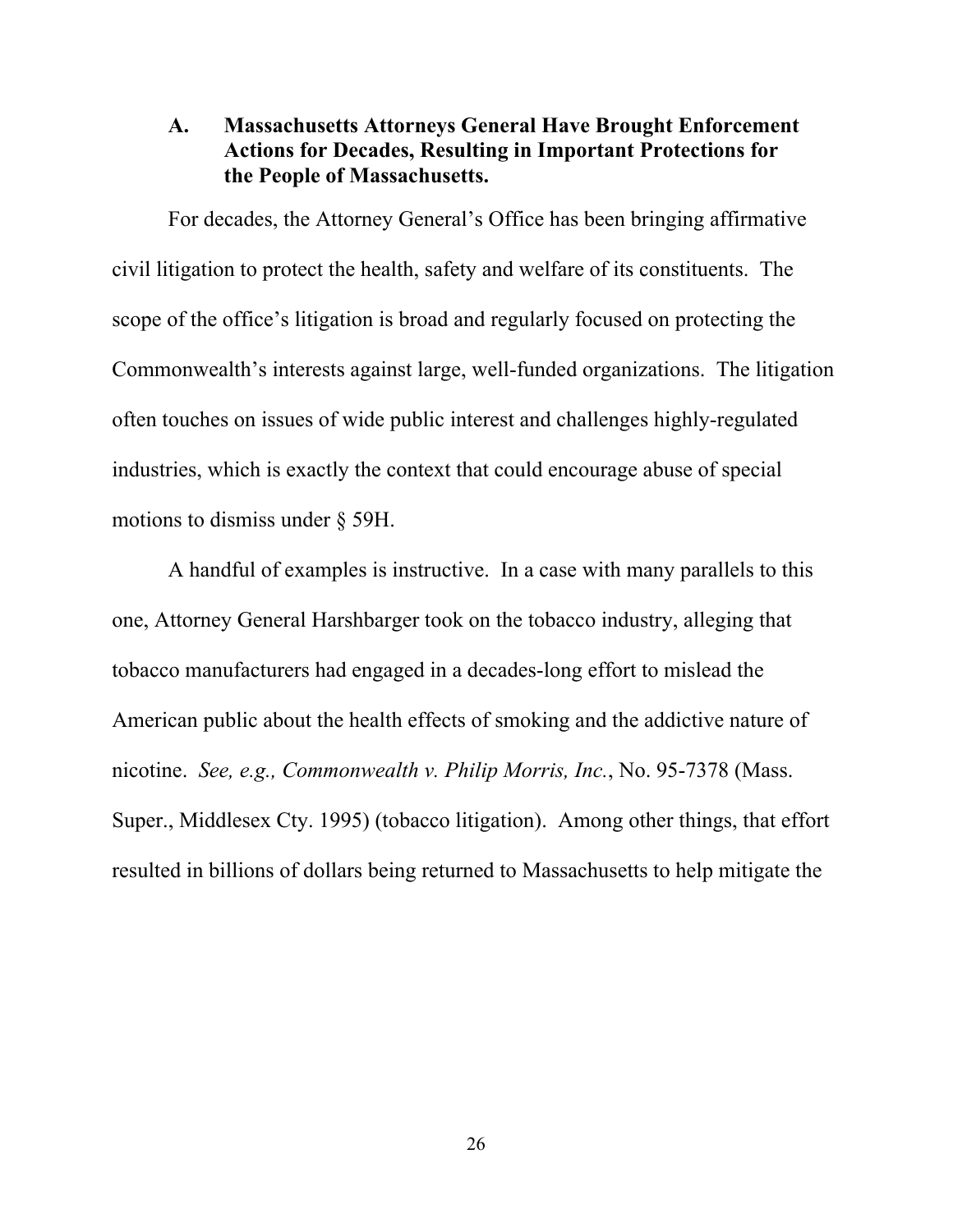effects of smoking on Massachusetts consumers.<sup>7</sup> Indeed, the Commonwealth is still benefitting from that settlement.<sup>8</sup>

 The pharmaceutical industry, another high-profile, highly-regulated business, has often been the focus of Massachusetts' consumer protection efforts. Attorney General Coakley recovered tens of millions of dollars for the Massachusetts Medicaid Program from industry giant GlaxoSmithKline, which settled with the Attorney General's Office to resolve civil and criminal allegations that it had engaged in a pattern of unlawfully marketing certain drugs for uses not approved by the federal Food and Drug Administration.<sup>9</sup> Similarly, Attorney General Healy obtained a settlement from Purdue Pharma and its owners, the Sackler family, in which the OxyContin manufacturer agreed to pay about \$90 million to benefit the Commonwealth's opioid abuse prevention, treatment and recovery programs.10

 $8$  *Id.* 

<sup>7</sup> *See* Attorney General's Description of Tobacco Master Settlement Agreement, https://www.mass.gov/service-details/the-tobacco-master-settlement-agreement.

<sup>&</sup>lt;sup>9</sup> Report of the Attorney General for Fiscal Year 2013 at 16, https://www.mass.gov/files/documents/2016/08/uo/fy13-annualreport\_80436\_91790.pdf

<sup>&</sup>lt;sup>10</sup> Office of Attorney General Healey, AG Healey Announces Resolution with Purdue Pharma and Sackler Family for Their Role in Opioid Crisis (July 8, 2021), https://www.mass.gov/news/ag-healey-announces-resolution-with-purdue-pharmaand-the-sackler-family-for-their-role-in-the-opioid-crisis. It should be noted that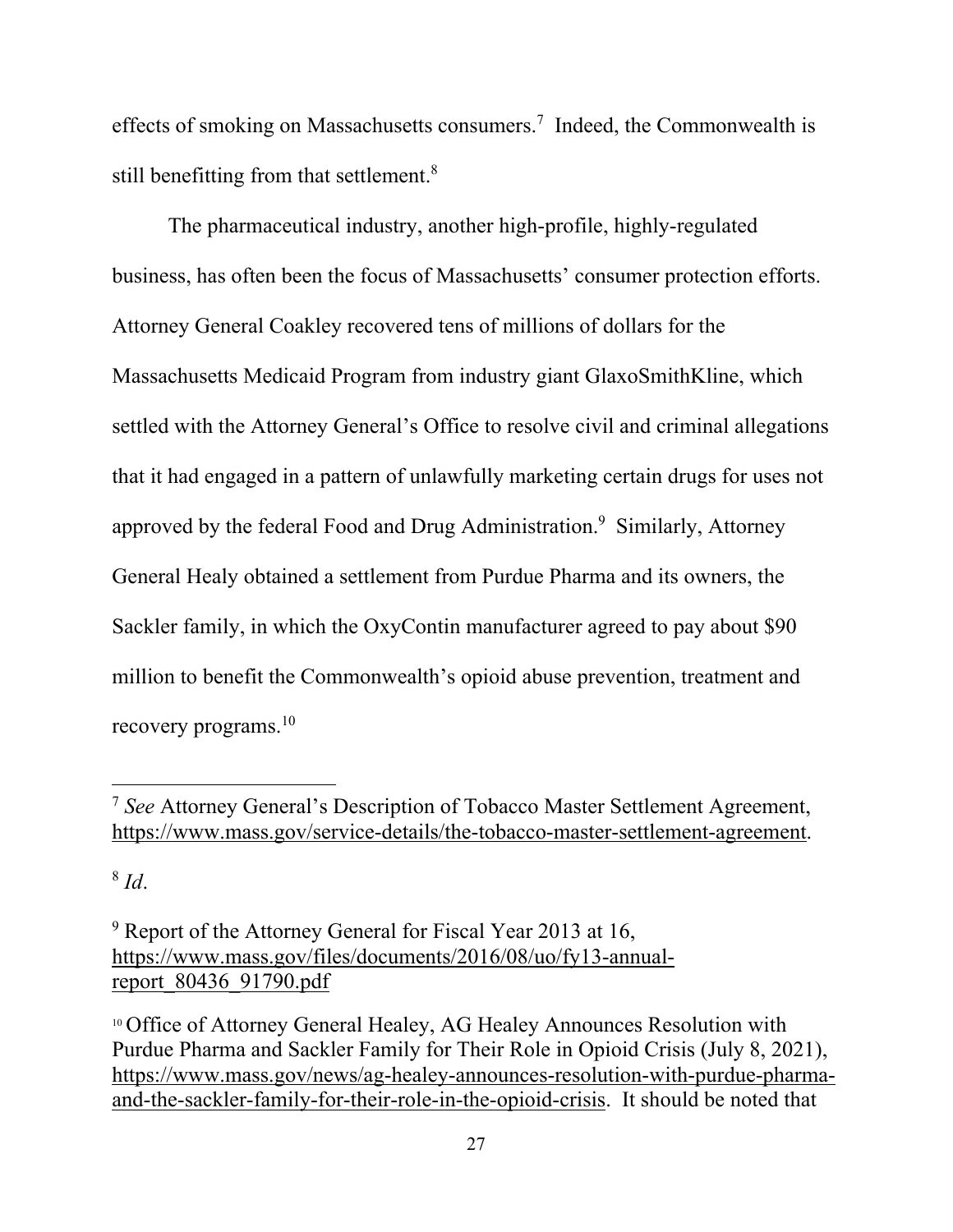The Attorney General also polices the sale and marketing of ordinary products, household items that are of significant public interest and often manufactured in highly-regulated industries. Attorney General Reilly obtained a settlement from grocery store chain, Stop & Shop Supermarket Co., which agreed to refrain from falsely using the USDA shield in its circulars and advertisements.<sup>11</sup> Attorney General Shannon investigated Campbell Soup Co. for using misleading health and nutrition claims in its advertising and labelling.<sup>12</sup> Attorney General Bellotti investigated alleged price fixing and attempts to monopolize milk. *Matter of Yankee Milk, Inc.*, 372 Mass. 353 (1977).

 Consumer protection can, of course, take many forms. Enforcing the state's public charities law is just one of them. Attorney General Bellotti obtained a series of injunctions against fraudulent charities, including one that claimed it was soliciting funds to hold a Christmas party for needy children.<sup>13</sup> And Attorney General Shannon sued a for-profit fundraising group using the name "Citizens

the settlement is currently the subject of an appeal pending before the United States Court of Appeals for the Second Circuit.

<sup>&</sup>lt;sup>11</sup> Report of the Attorney General for the Year Ending June 30, 2004 at 149, https://archives.lib.state.ma.us/handle/2452/43694.

<sup>&</sup>lt;sup>12</sup> Report of the Attorney General for the Year Ending June 30, 1989, at 79, https://archives.lib.state.ma.us/handle/2452/43679.

<sup>&</sup>lt;sup>13</sup> Report of the Attorney General for the Year Ending June 30, 1978, at 61, https://archives.lib.state.ma.us/handle/2452/43668.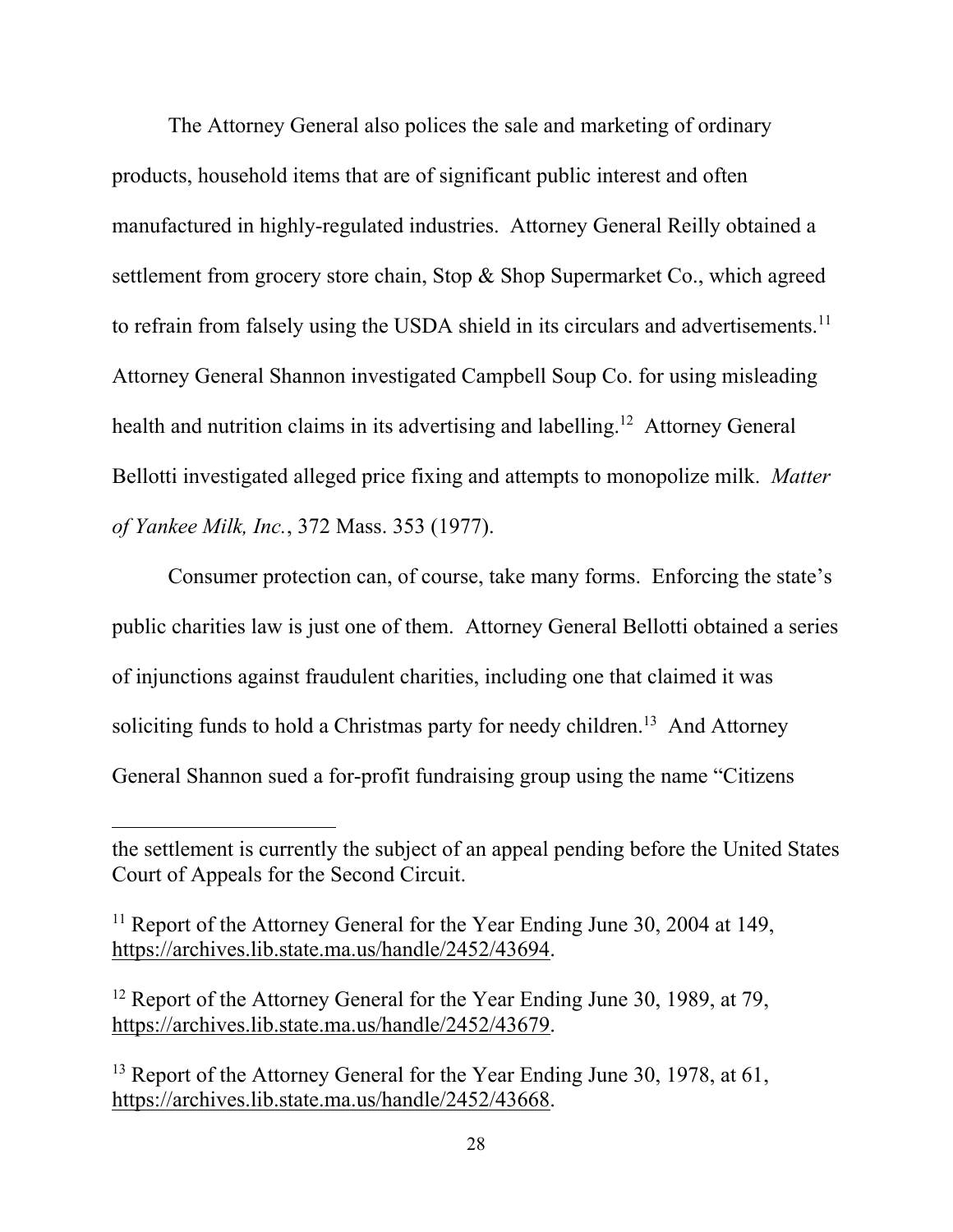Against Drunk Driving," falsely associating itself with the better-known charitable organizations Mothers Against Drunk Driving and Students Against Drunk Driving.<sup>14</sup>

 In short, Attorneys General tend to bring high-profile litigation against wellresourced defendants on controversial topics, seeking to enforce the law and protect the public interest. This is precisely the context in which Exxon Mobil's overly expansive interpretation of § 59H could do considerable mischief. These types of cases are not easy. They require commitment of significant resources and often take years of sustained effort to resolve. To add an unwarranted additional hurdle—not supported by the plain language, structure or legislative history of § 59H—would make a hard job even harder.

## **B. Exxon Mobil's Proposed Use of the Anti-SLAPP Statute Would Have Serious, Negative Consequences on Enforcement Actions, Never Contemplated by the Legislature.**

 It is easy to see how Exxon Mobil's overly expansive construction of §59H would quickly be abused: sophisticated defendants—like the industry leaders investigated and sued by the Former Attorney Generals—would file special motions to dismiss as a matter of course. Enforcement actions regularly arise in the context of some issue of critical public interest: the opioid crisis, global

<sup>&</sup>lt;sup>14</sup> Report of the Attorney General for the Year Ending June 30, 1989, at 50, https://archives.lib.state.ma.us/handle/2452/43679.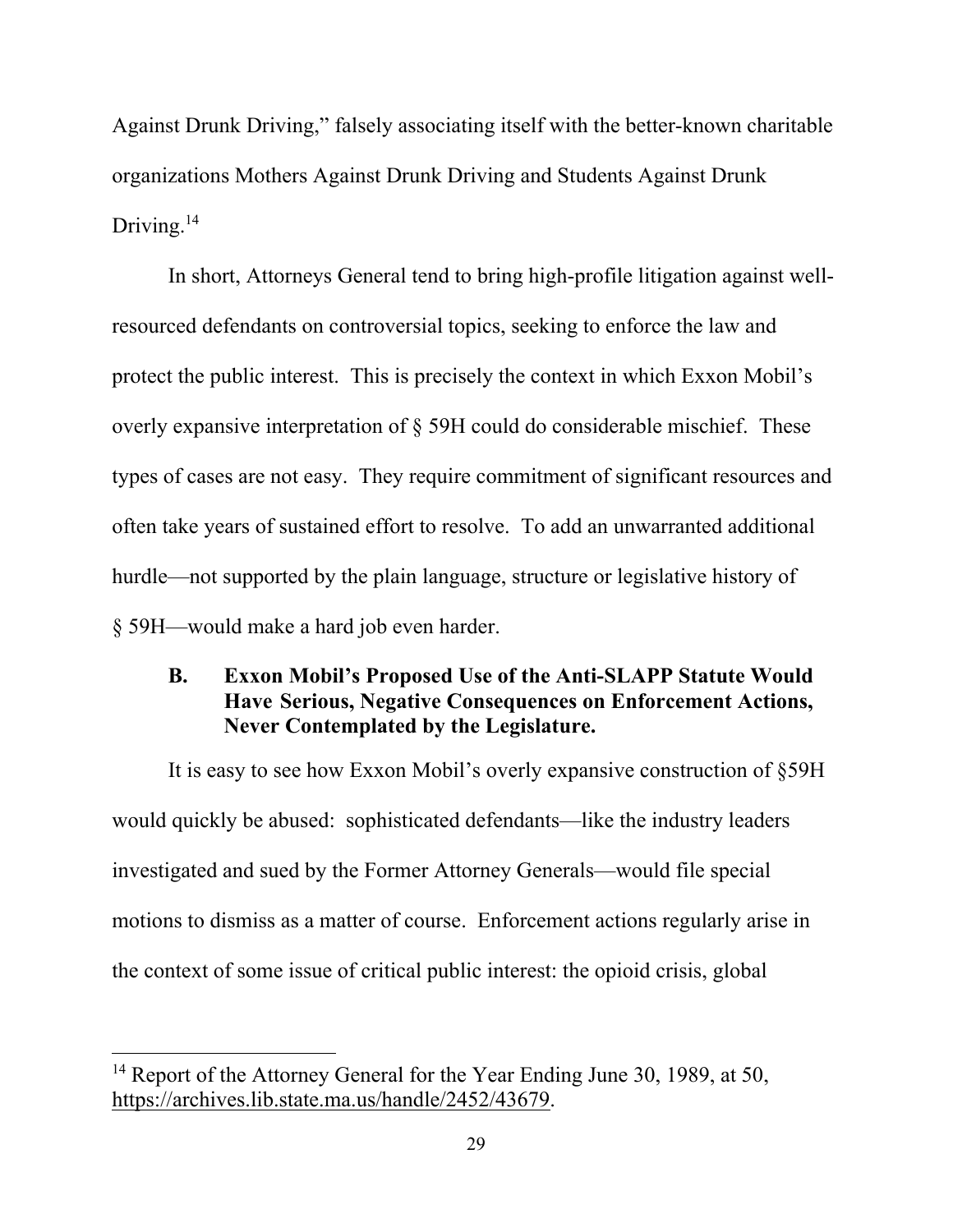warming, the mortgage lending collapse and other financial crises. They are often brought against highly-regulated businesses with significant interaction and engagement with public officials. Those businesses often participate in the formulation of public policy related to their industries. They write letters to the editor, issue press releases and conduct press conferences. They appear before public officials, comment on regulations and submit bills to legislatures. It would be easy to use this kind of policy engagement—which, of course, companies have every right to pursue—to insulate wrongful conduct from swift enforcement by the Attorney General. A company could commit fraud, issue a press release claiming that the fraud was all a part of a larger policy issue, and then avoid or delay accountability by filing a special motion to dismiss the Attorney General's enforcement action.

 Like a traditional SLAPP, it would not matter that the special motion to dismiss might be meritless and easily defeated. The point would be to delay and obstruct. Merely filing the motion would have predictable results. The process would begin, of course, with the initial motion practice and hearing, accompanied by an automatic stay of discovery. G.L. c. 231, § 59H. That would delay the Attorney General's access to materials and testimony that could be dispositive of her claims. If the defendant loses, there is a right to an interlocutory appeal. *Fabre*, 436 Mass. at 521-22. Appellate briefing and argument take time, certainly

30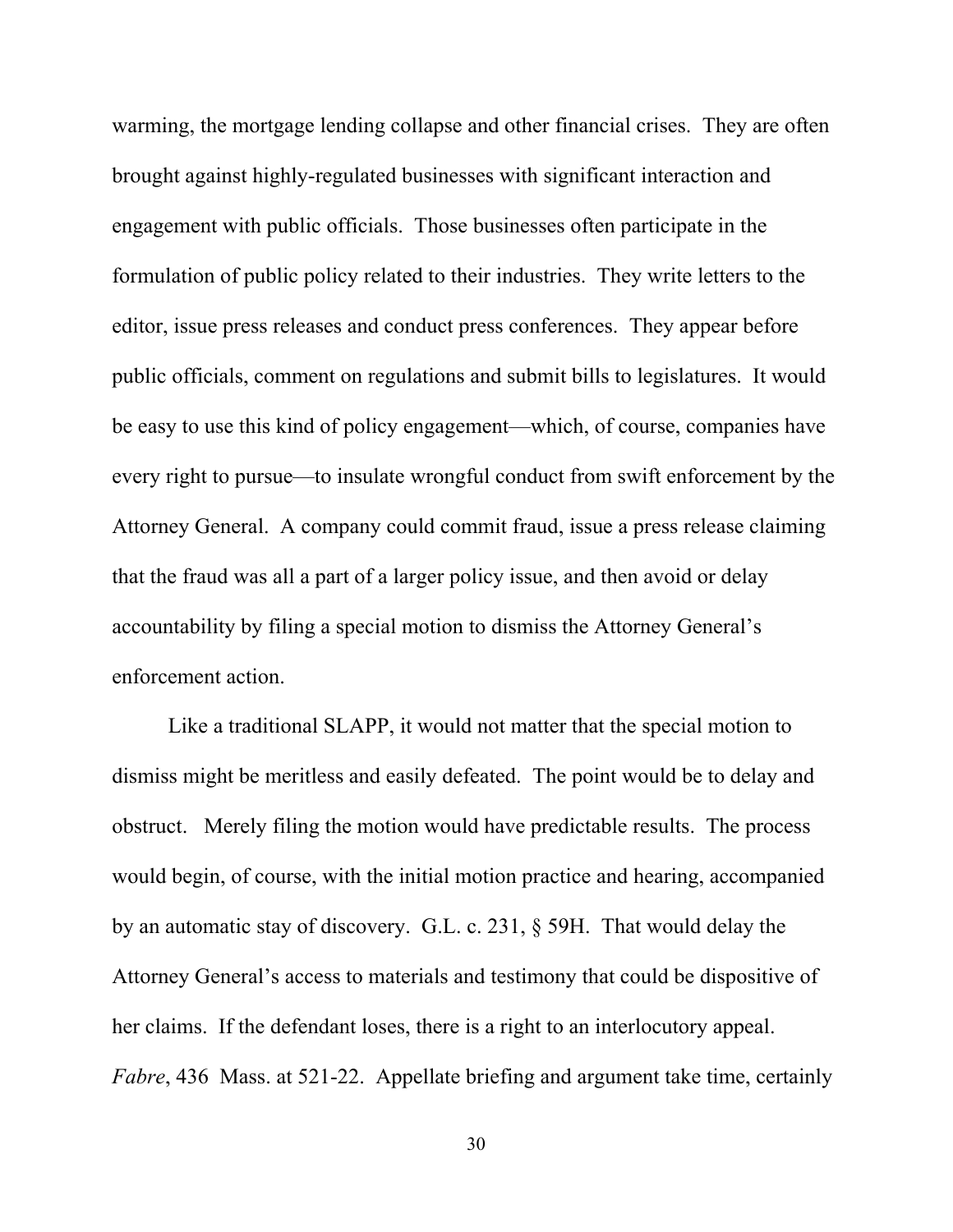months. A decision from the court would also take time. If again unsuccessful, a deep-pocketed defendant could attempt to overturn that decision by seeking further appellate review by a court of last resort at the state or federal level. Additional time, money and effort would be spent. If all of this is still unsuccessful, the parties simply would return to the trial court and finally begin the litigation in earnest.

 Thus, Section 59H would be transformed into a tool of delay and obstruction, used by subjects of enforcement actions in the hope they could outspend or outlast the Attorney General. This, effectively, would turn § 59H on its head, making it a procedural weapon in a manner never contemplated by the Legislature.

#### **CONCLUSION**

For all the reasons stated above, the Superior Court's decision should be affirmed.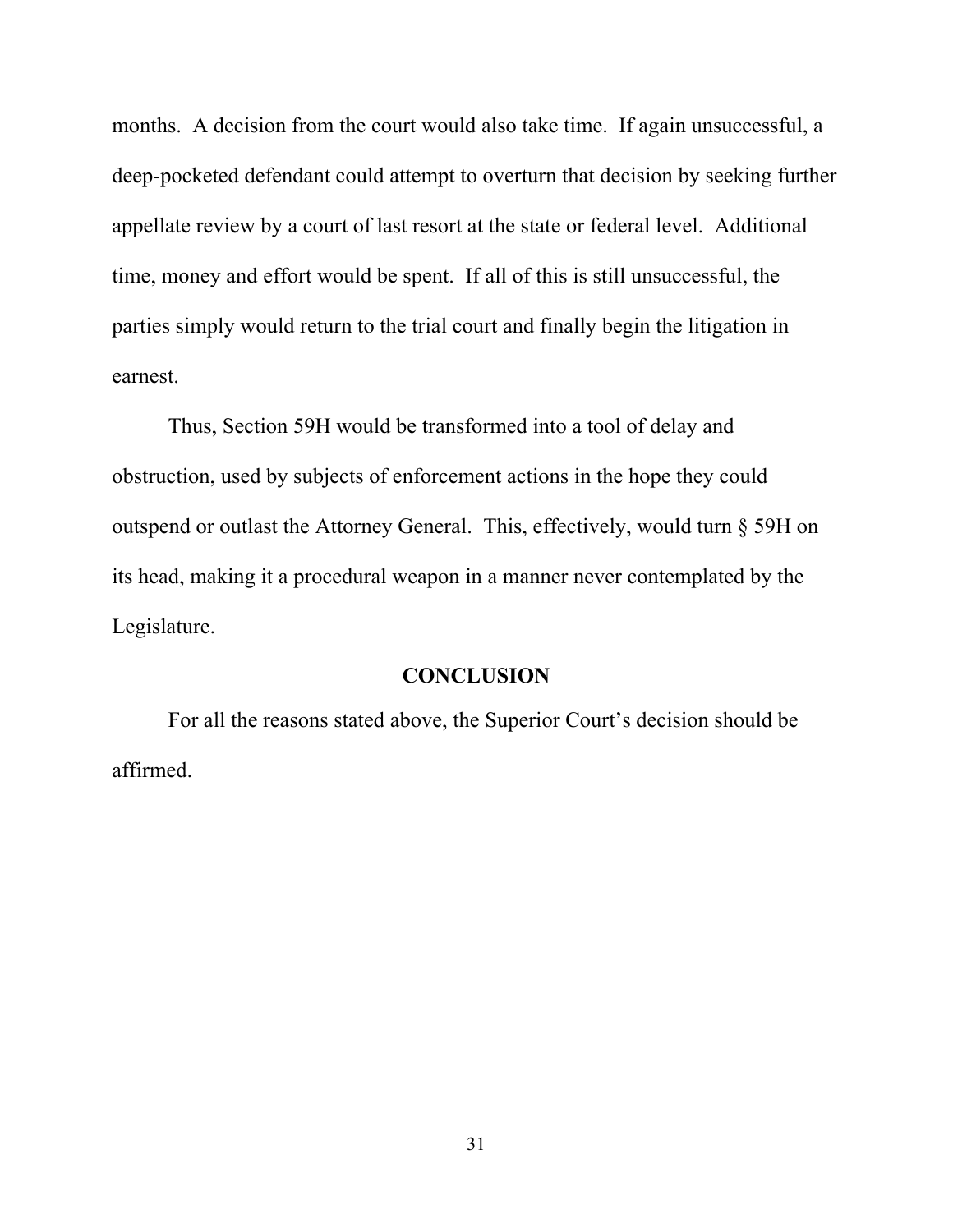Respectfully submitted,

 AMICUS CURIAE FORMER MASSACHUSETTS ATTORNEYS GENERAL,

By their attorneys,

*/s/ Jennifer Grace Miller* 

 Edward Notis-McConarty (No. 374380) Jennifer Grace Miller (No. 636987) M. Patrick Moore (No. 670323) Clinton R. Prospere (No. 703834) **HEMENWAY & BARNES LLP**  75 State Street Boston, MA 02109 (617) 227-7940 jmiller@hembar.com

February 16, 2022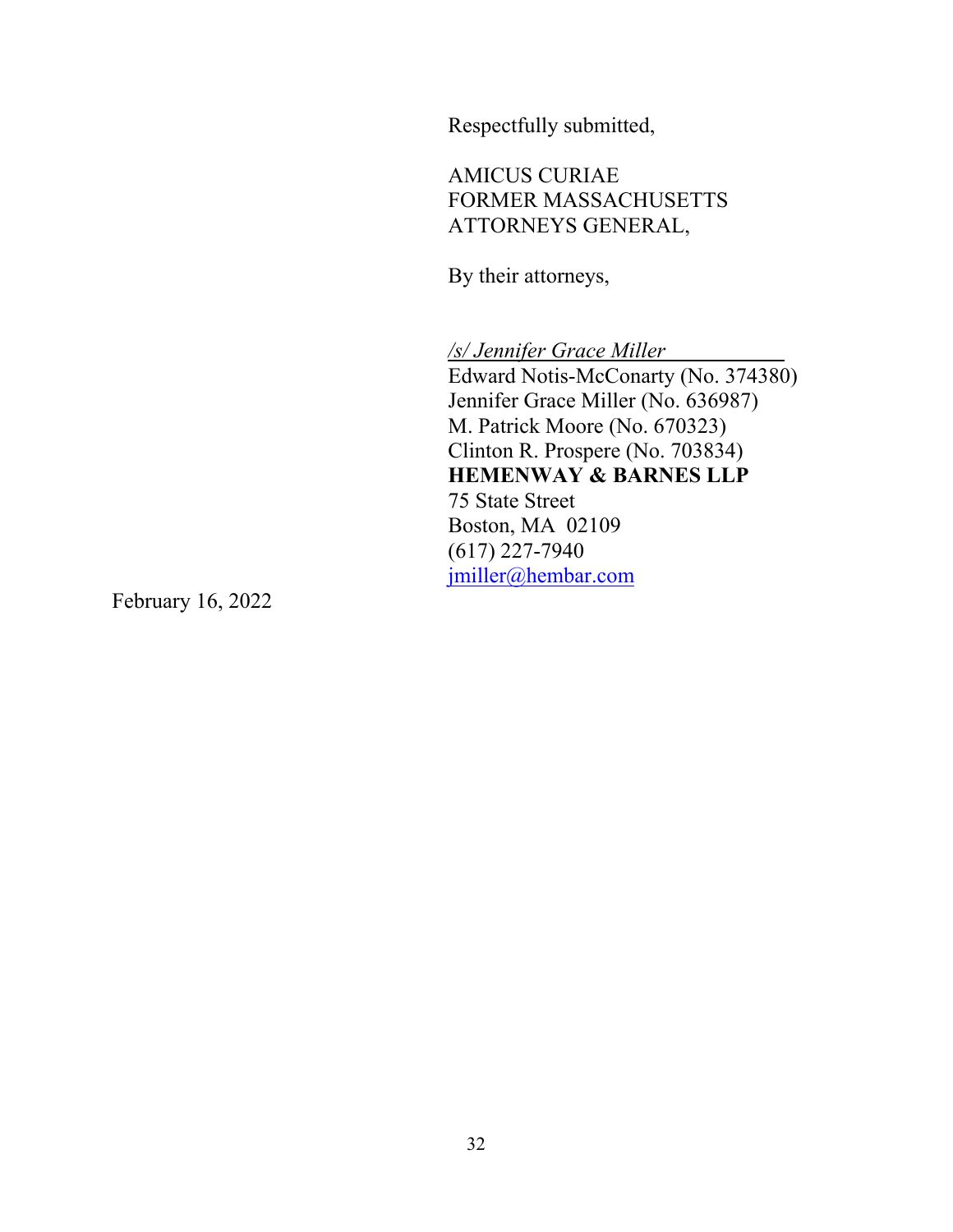### **CERTIFICATE OF COMPLIANCE WITH RULE 16(k)**

 I, Jennifer Grace Miller hereby certify that this brief complies with the rules of court that pertain to the filing of briefs, including, but not limited to: Mass. R. App. P. 16 (a)(13) (addendum); Mass. R. App. P. 16(e) (references to the record); Mass. R. App. P. 18 (appendix to the briefs); Mass. R. App. P. 20 (form and length of briefs, appendices, and other documents); and Mass. R. App. P. 21 (redaction).

I further certify that the foregoing brief complies with the applicable length limitation in Mass. R. App. P. 20 because it is produced in the proportional font Times New Roman at size 14 point, and contains 5,744, total non-excluded words as counted using the word count feature of Microsoft Word.

> */s/ Jennifer Grace Miller*  Jennifer Grace Miller